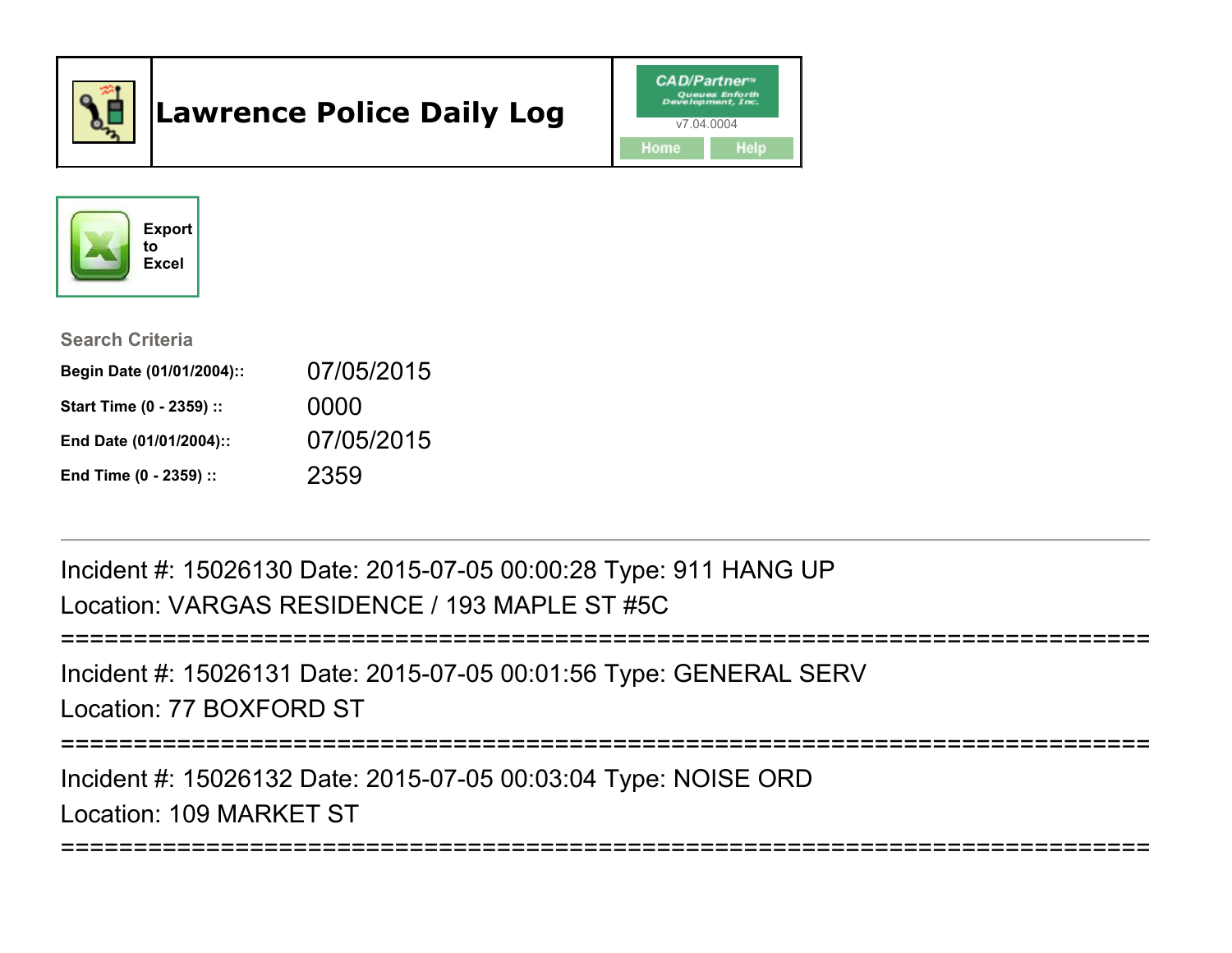# Incident #: 15026133 Date: 2015-07-05 00:04:02 Type: FIRE WORKSLocation: MT VERNON ST & S BROADWAY

Incident #: 15026134 Date: 2015-07-05 00:08:05 Type: LOUD NOISELocation: ABBOTT ST & BLANCHARD ST

===========================================================================

===========================================================================

Incident #: 15026135 Date: 2015-07-05 00:08:24 Type: ALARM/BURGLocation: SO LAW EAST / 165 CRAWFORD ST

===========================================================================

Incident #: 15026136 Date: 2015-07-05 00:13:32 Type: FIRE WORKSLocation: GORHAM ST & S BROADWAY

===========================================================================

Incident #: 15026137 Date: 2015-07-05 00:14:01 Type: FIRE WORKSLocation: 64 MANCHESTER ST

===========================================================================

Incident #: 15026138 Date: 2015-07-05 00:25:29 Type: NOISE ORDLocation: BAILEY ST & S UNION ST

===========================================================================

Incident #: 15026139 Date: 2015-07-05 00:28:30 Type: UNWANTEDGUESTLocation: 184 WATER ST

===========================================================================

===========================================================================

Incident #: 15026140 Date: 2015-07-05 00:31:56 Type: UNATENEDCHILDLocation: 158 WATER ST #1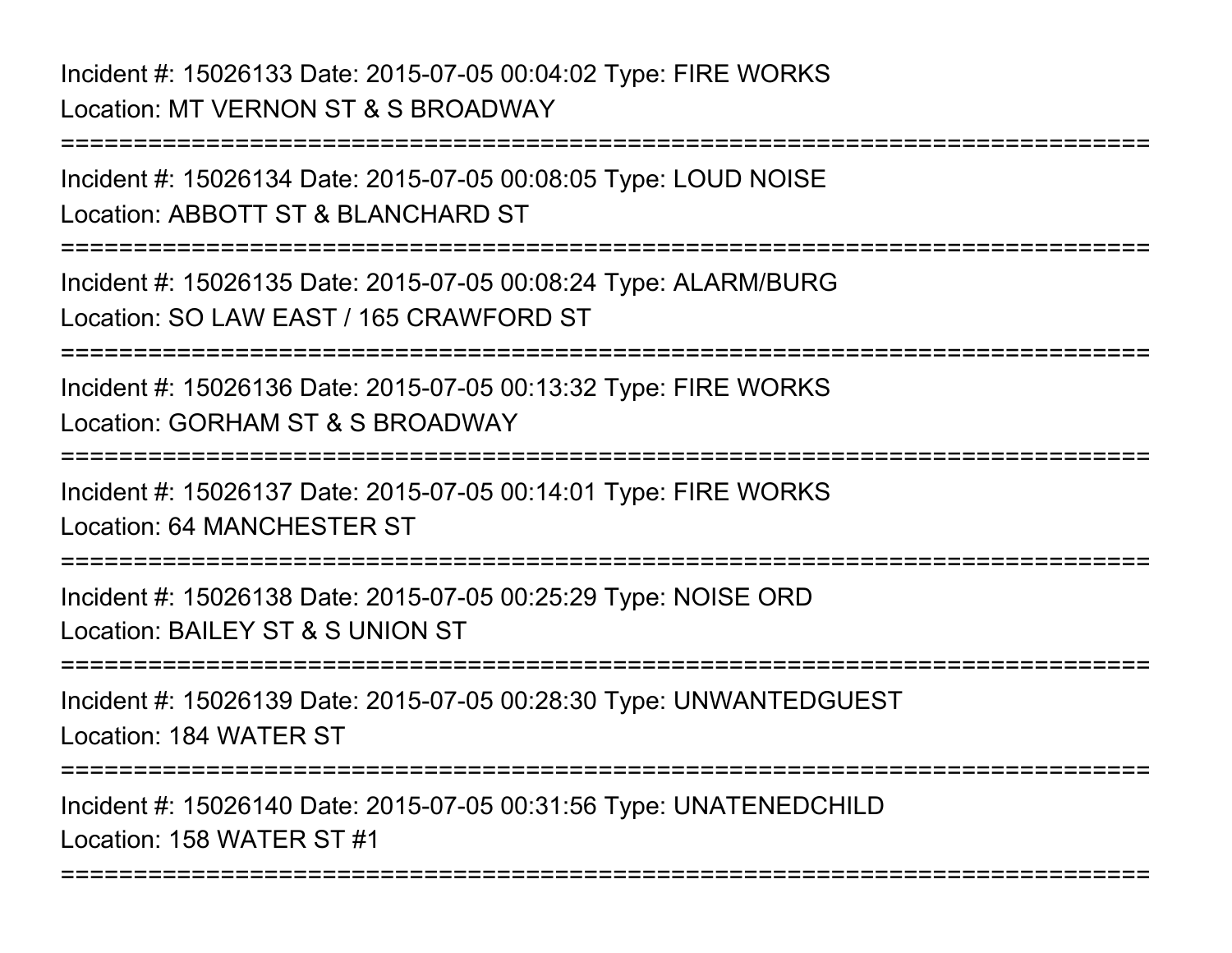# Location: HAMPSHIRF ST & MYRTLE ST

===========================================================================Incident #: 15026142 Date: 2015-07-05 00:45:23 Type: NOISE ORDLocation: 265 CYPRESS AV===========================================================================Incident #: 15026143 Date: 2015-07-05 00:47:31 Type: NOISE ORDLocation: 298 HIGH ST===========================================================================Incident #: 15026144 Date: 2015-07-05 00:52:58 Type: NOISE ORDLocation: 71 CAMBRIDGE ST===========================================================================Incident #: 15026145 Date: 2015-07-05 01:00:53 Type: FIRE WORKSLocation: MT VERNON ST & S BROADWAY===========================================================================Incident #: 15026146 Date: 2015-07-05 01:03:43 Type: NOISE ORDLocation: 2 KNOX ST===========================================================================Incident #: 15026147 Date: 2015-07-05 01:05:22 Type: FIRE WORKSLocation: 24 CRESCENT ST===========================================================================Incident #: 15026148 Date: 2015-07-05 01:07:54 Type: NOISE ORDLocation: 129 SPRINGFIFLD ST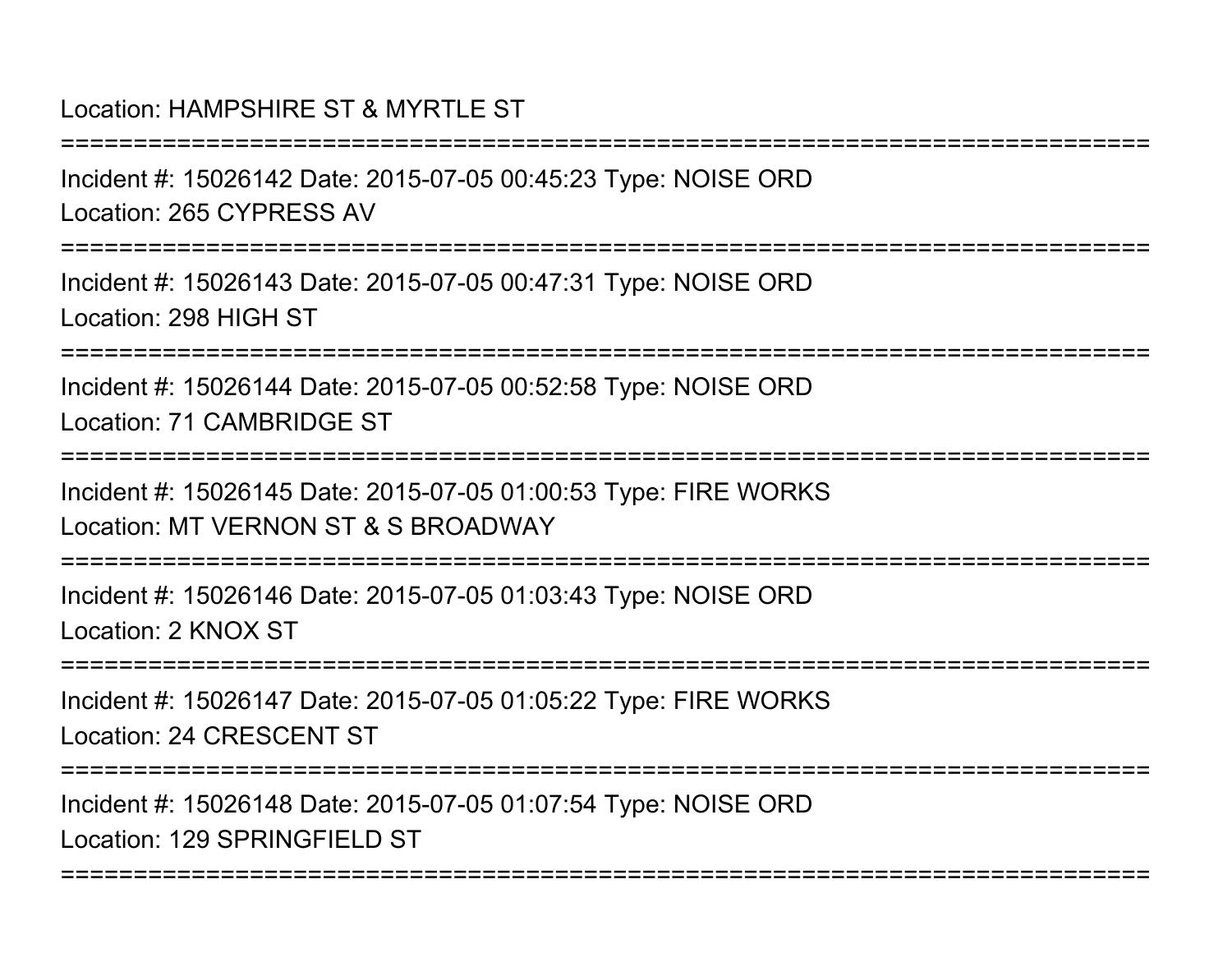Location: LGH / GENERAL ST

===========================================================================Incident #: 15026150 Date: 2015-07-05 01:23:02 Type: M/V STOPLocation: BROADWAY & COMMON ST===========================================================================Incident #: 15026151 Date: 2015-07-05 01:25:36 Type: M/V STOPLocation: BROADWAY & TREMONT ST===========================================================================Incident #: 15026152 Date: 2015-07-05 01:30:00 Type: NOISE ORDLocation: 6 FERN ST================ Incident #: 15026153 Date: 2015-07-05 01:40:06 Type: NOISE ORDLocation: 9 ALBION ST===========================================================================Incident #: 15026154 Date: 2015-07-05 01:43:24 Type: DOMESTIC/PROGLocation: 164 SARATOGA ST FL 3 ===========================================================================Incident #: 15026155 Date: 2015-07-05 01:46:06 Type: NOISE ORDLocation: 98 FOSTER ST FL 3 LEFT ===========================================================================Incident #: 15026156 Date: 2015-07-05 01:47:41 Type: FIRE WORKSLocation: 618-620 HAVERHILL ST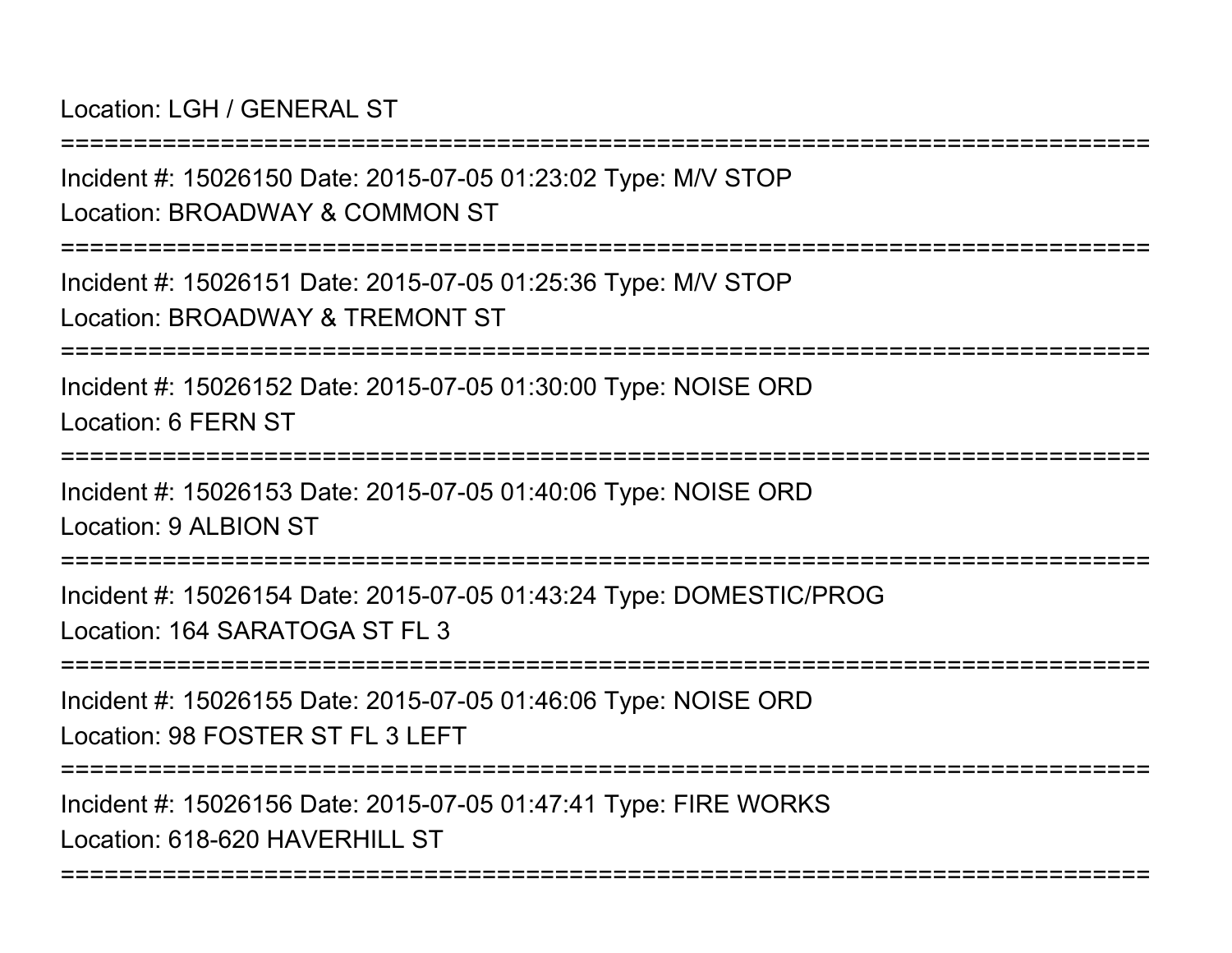Location: 269 CYPRESS AV

===========================================================================Incident #: 15026158 Date: 2015-07-05 01:52:21 Type: NOISE ORDLocation: 102 TREMONT ST===========================================================================Incident #: 15026159 Date: 2015-07-05 01:53:19 Type: FIRE WORKSLocation: MAGNOLIA ST & MIDDLEBURY ST===========================================================================Incident #: 15026160 Date: 2015-07-05 02:04:19 Type: NOISE ORDLocation: 59 BROOK ST===========================================================================Incident #: 15026161 Date: 2015-07-05 02:07:06 Type: FIGHTLocation: 265 CYPRESS AV===========================================================================Incident #: 15026162 Date: 2015-07-05 02:17:07 Type: ALARMSLocation: BANK OF AMERICA / 67 WINTHROP AV===========================================================================Incident #: 15026163 Date: 2015-07-05 02:27:09 Type: M/V STOPLocation: BROADWAY & MANCHESTER ST===========================================================================Incident #: 15026164 Date: 2015-07-05 02:29:54 Type: DOMESTIC/PROGLocation: 265 MERRIMACK ST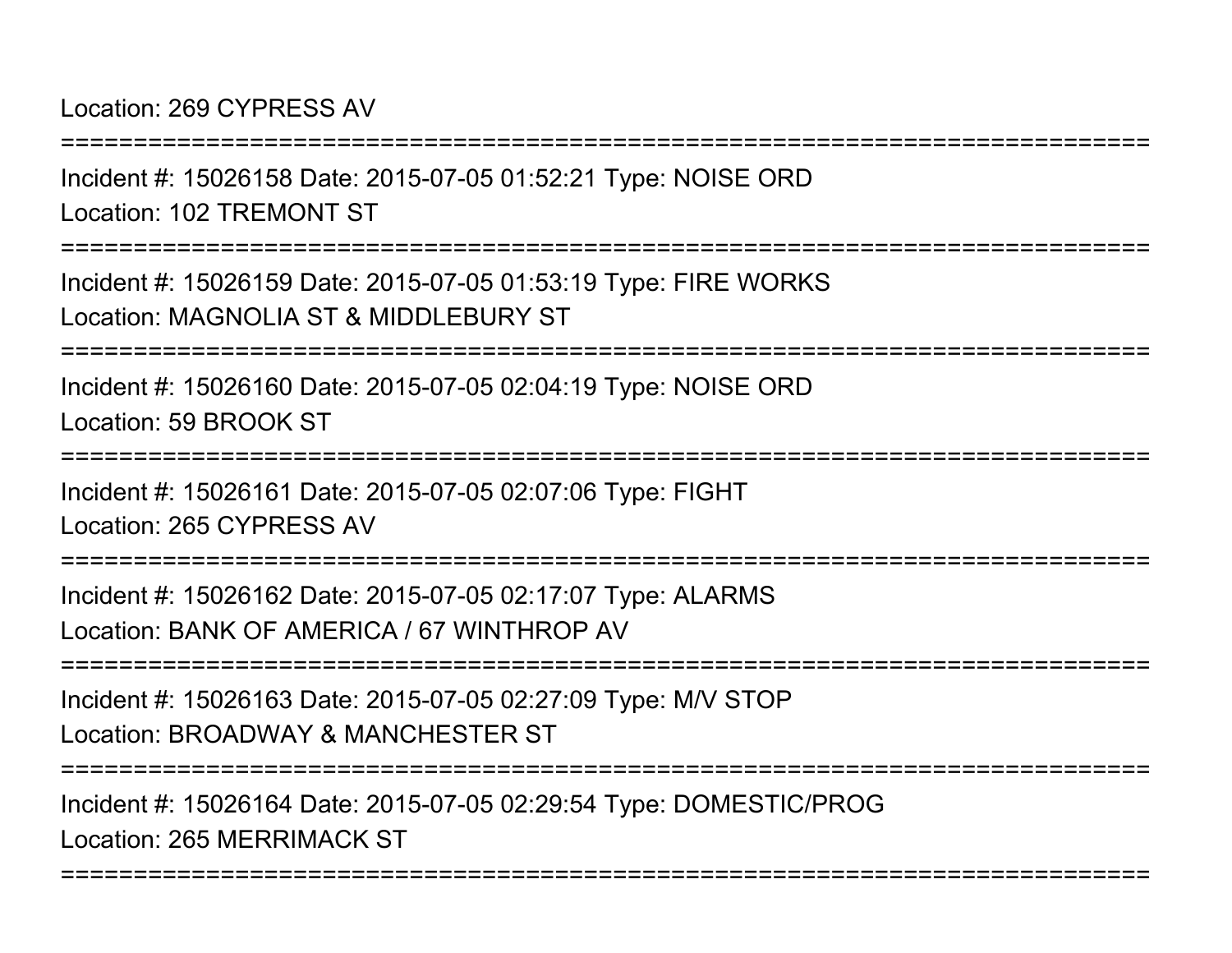Location: IN PROGRESS / 29 FULTON ST FL 1

===========================================================================Incident #: 15026165 Date: 2015-07-05 02:34:44 Type: FIGHTLocation: 27 CORNISH ST===========================================================================Incident #: 15026167 Date: 2015-07-05 02:53:29 Type: FIRE WORKSLocation: PORTLAND & MARKET===========================================================================Incident #: 15026168 Date: 2015-07-05 03:08:06 Type: M/V STOPLocation: MARSTON ST===========================================================================Incident #: 15026169 Date: 2015-07-05 03:25:57 Type: KEEP PEACELocation: 31 ROBINSON CT FL 1 ===========================================================================Incident #: 15026171 Date: 2015-07-05 03:27:28 Type: TRESPASSINGLocation: TRAIN STATION / MERRIMACK ST===========================================================================Incident #: 15026170 Date: 2015-07-05 03:27:39 Type: MAL DAMAGELocation: 394 HOWARD ST===========================================================================Incident #: 15026172 Date: 2015-07-05 04:22:44 Type: DISTURBANCELocation: 234 JACKSON ST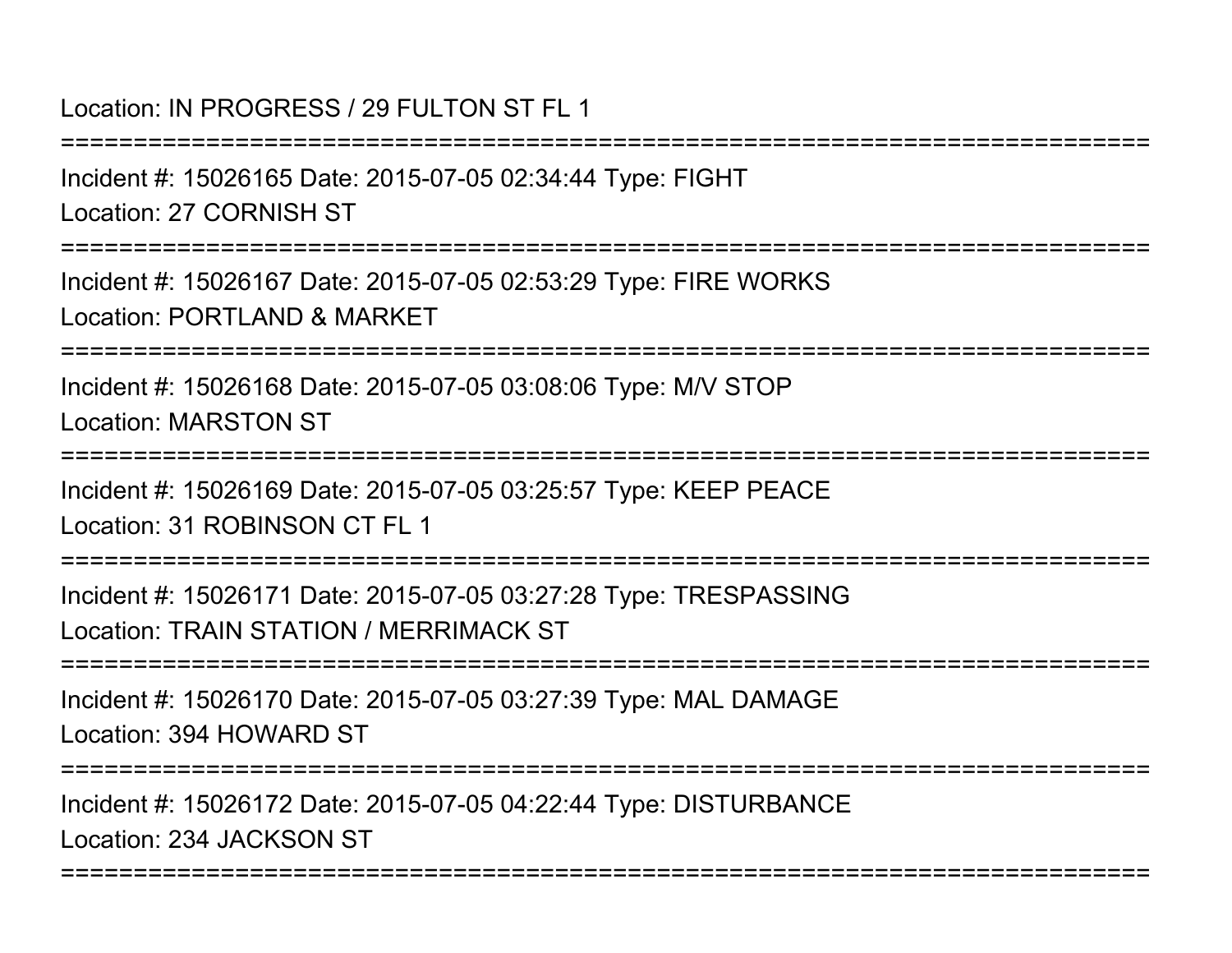Location: 9 HOWE CT FL 2

Incident #: 15026174 Date: 2015-07-05 05:22:48 Type: MISSING PERSLocation: 424 ANDOVER ST

===========================================================================

===========================================================================

Incident #: 15026175 Date: 2015-07-05 05:56:53 Type: INVESTIGATIONLocation: 138 EASTON ST

===========================================================================

Incident #: 15026176 Date: 2015-07-05 06:37:09 Type: MISSING PERSLocation: 351 ESSEX ST

===========================================================================

Incident #: 15026177 Date: 2015-07-05 06:54:59 Type: MISSING PERSLocation: 141 AMESBURY ST #207

===========================================================================

Incident #: 15026178 Date: 2015-07-05 07:39:32 Type: ALARM/BURGLocation: 35 KENDALL ST

===========================================================================

Incident #: 15026179 Date: 2015-07-05 08:10:58 Type: M/V STOPLocation: 67 WOODLAND ST

===========================================================================

===========================================================================

Incident #: 15026180 Date: 2015-07-05 08:57:24 Type: STOL/MV/PASLocation: 14 PHILLIPS ST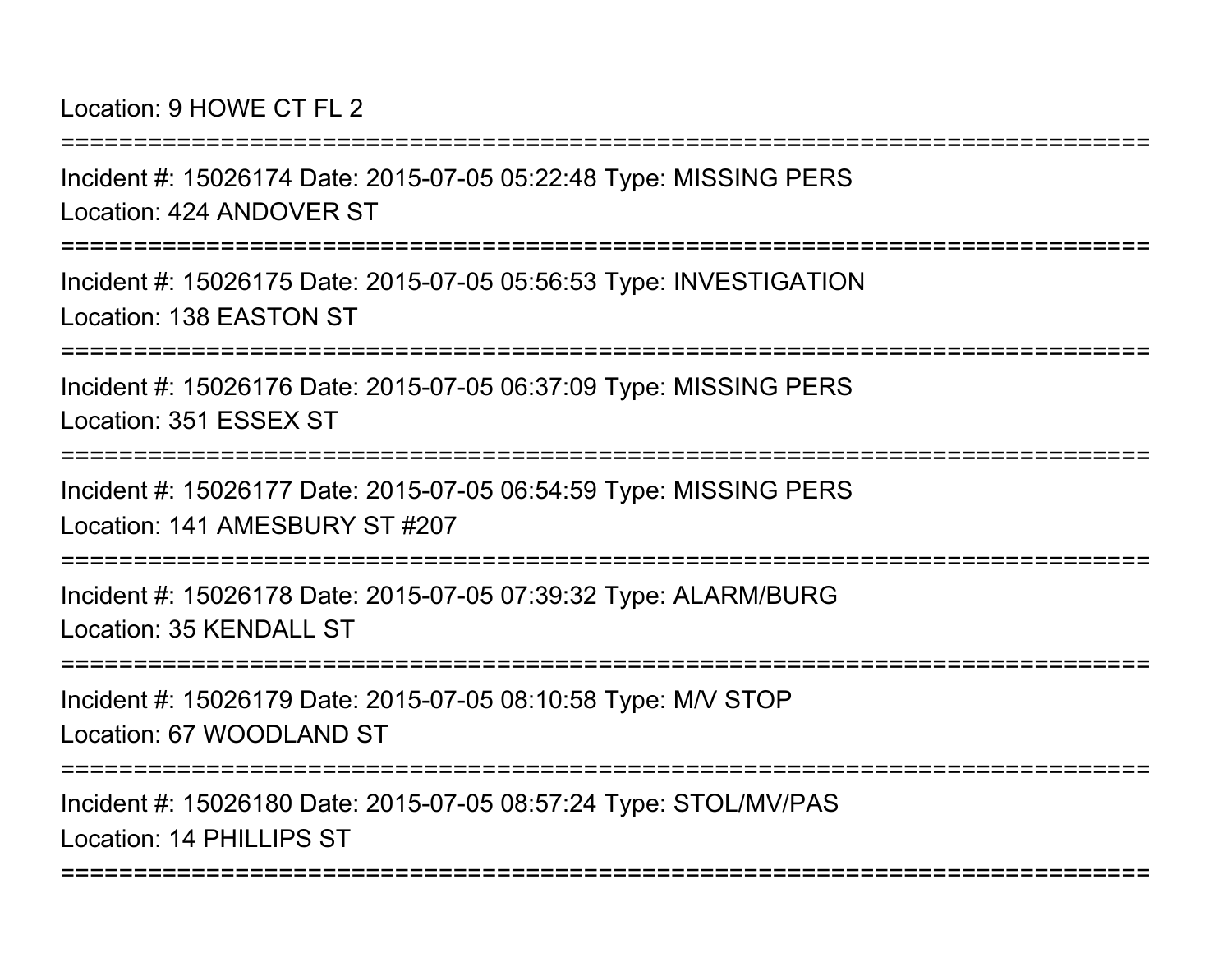Location: 215 S BROADWAY

===========================================================================Incident #: 15026182 Date: 2015-07-05 09:27:57 Type: STOL/MV/PASLocation: 30 PARK ST===========================================================================Incident #: 15026183 Date: 2015-07-05 09:43:20 Type: ASSSIT OTHER PD Location: COMMONWEALTH MOTOR CHEVY / 1 COMMONWEALTH DR===========================================================================Incident #: 15026184 Date: 2015-07-05 09:46:05 Type: SUS PERS/MVLocation: 18 JASPER ST===========================================================================Incident #: 15026185 Date: 2015-07-05 10:29:57 Type: M/V STOPLocation: HAMPSHIRF ST & HAVERHILL ST ===========================================================================Incident #: 15026186 Date: 2015-07-05 10:39:48 Type: SUS PERS/MVLocation: BELLESINI ACADEMY / 94 BRADFORD ST===========================================================================Incident #: 15026187 Date: 2015-07-05 10:42:18 Type: ALARM/BURGLocation: 67 WINTHROP AV===========================================================================Incident #: 15026188 Date: 2015-07-05 10:44:26 Type: SUS PERS/MV

===========================================================================

Location: 45 BROADWAY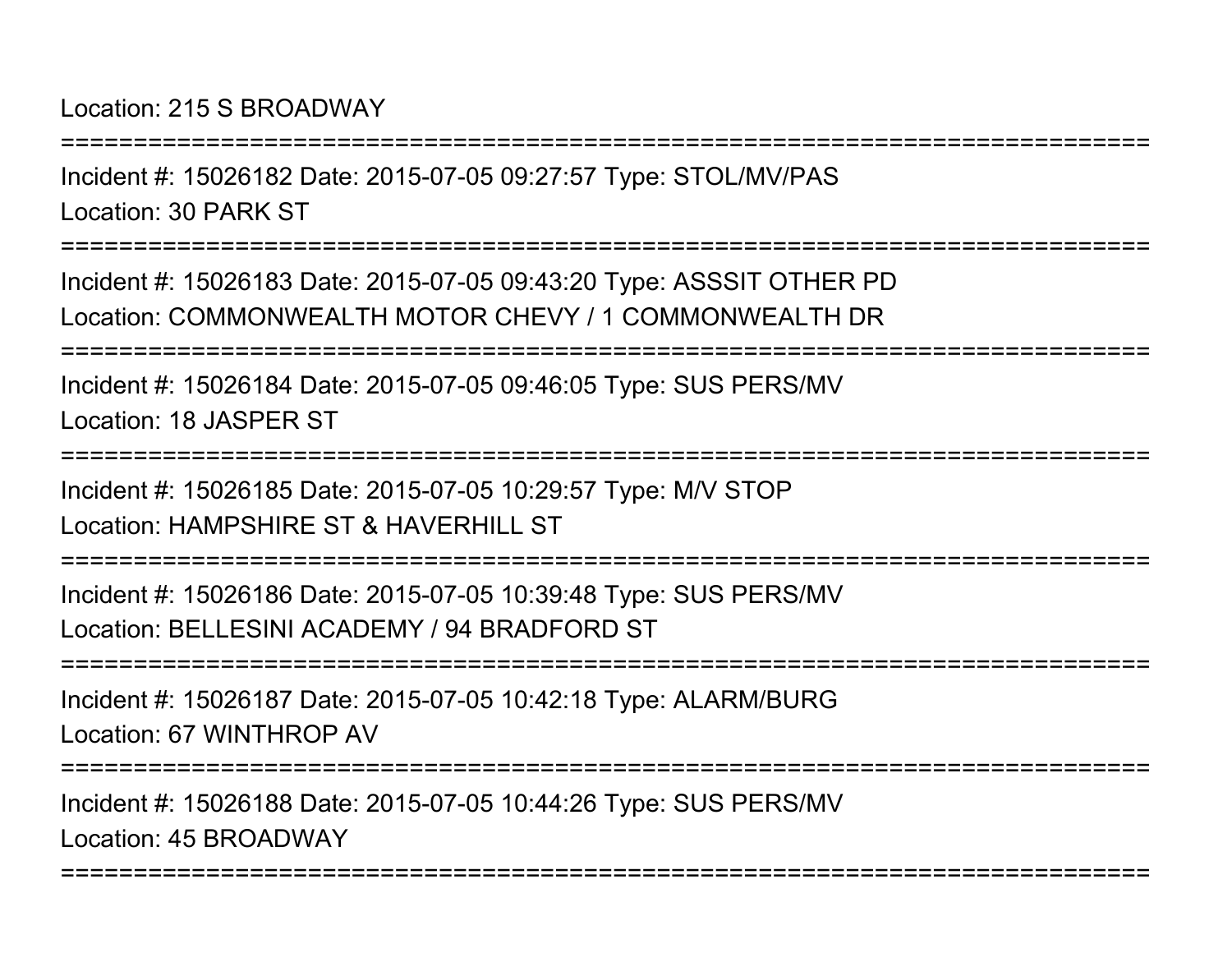# Location: CONCORD ST & FRANKLIN ST

Incident #: 15026190 Date: 2015-07-05 11:05:21 Type: MAL DAMAGELocation: 75 AVON ST

===========================================================================

===========================================================================

Incident #: 15026191 Date: 2015-07-05 11:06:57 Type: HIT & RUN M/VLocation: 55 SARGENT ST

===========================================================================

Incident #: 15026192 Date: 2015-07-05 11:07:21 Type: PARK & WALKLocation: 205 BROADWAY

===========================================================================

Incident #: 15026193 Date: 2015-07-05 11:07:59 Type: HIT & RUN M/VLocation: 55 SARGENT ST

===========================================================================

Incident #: 15026194 Date: 2015-07-05 11:12:53 Type: AMBULANCE ASSSILocation: PATRIOT / 439 S UNION ST #207B

===========================================================================

Incident #: 15026195 Date: 2015-07-05 11:15:40 Type: A&B D/W PASTLocation: 50 S BROADWAY

===========================================================================

===========================================================================

Incident #: 15026196 Date: 2015-07-05 11:20:31 Type: A&B D/W PASTLocation: 17 THORNTON AV FL 2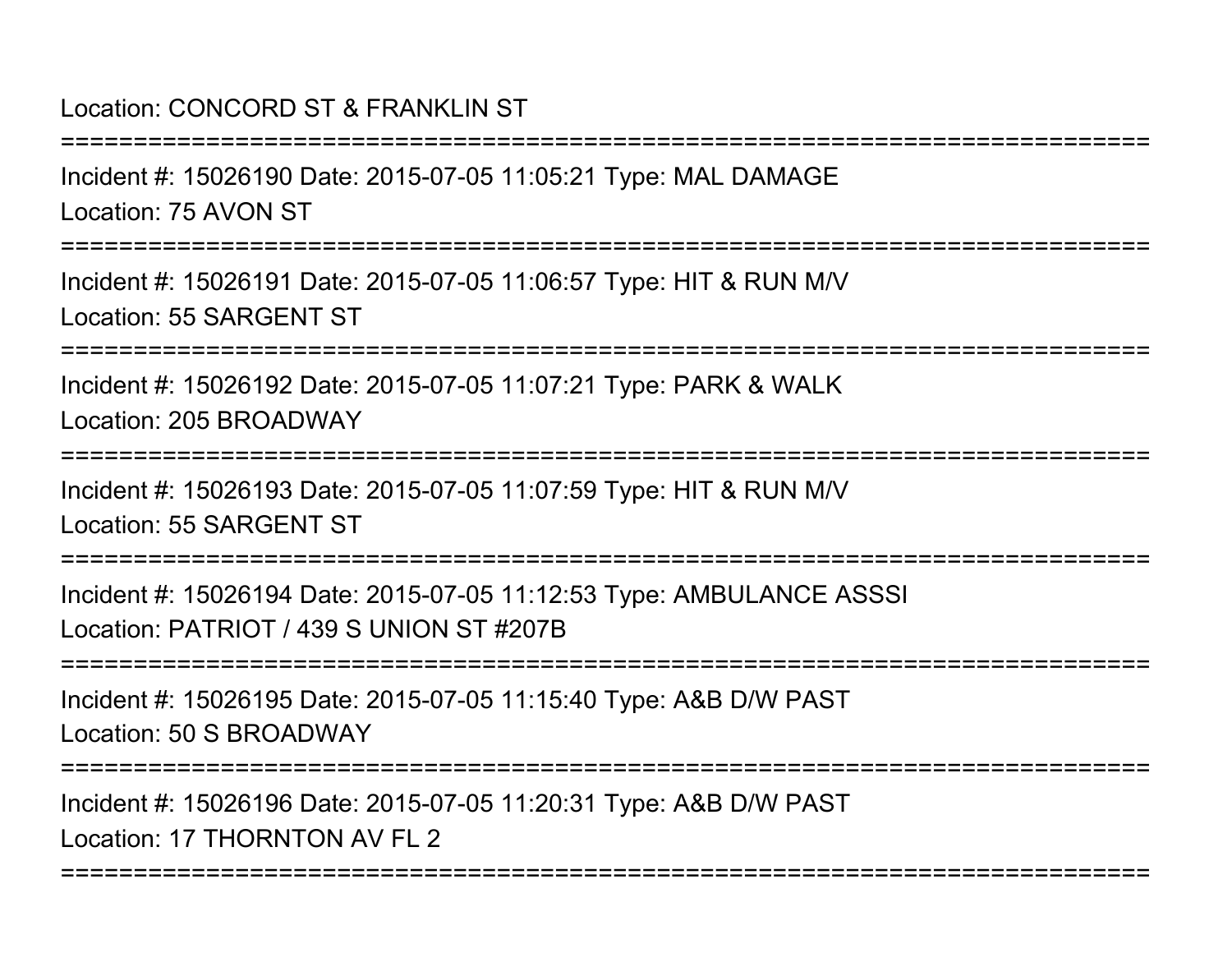### Location: LAWRENCE FLEA MARKET / 468 CANAL ST

Incident #: 15026198 Date: 2015-07-05 11:46:28 Type: INVEST CONTLocation: 7 EXCHANGE ST

===========================================================================

===========================================================================

Incident #: 15026199 Date: 2015-07-05 12:11:35 Type: M/V STOPLocation: 63 BASSWOOD ST

===========================================================================

Incident #: 15026200 Date: 2015-07-05 12:15:29 Type: MEDIC SUPPORTLocation: 355 PARK ST #420

===========================================================================

Incident #: 15026201 Date: 2015-07-05 12:22:36 Type: M/V STOPLocation: MERRIMACK ST & PARKER ST

===========================================================================

Incident #: 15026202 Date: 2015-07-05 12:26:31 Type: M/V STOPLocation: S UNION ST & WINTHROP AV

===========================================================================

Incident #: 15026203 Date: 2015-07-05 12:40:43 Type: SUS PERS/MVLocation: 29 SHERIDAN ST

===========================================================================

===========================================================================

Incident #: 15026204 Date: 2015-07-05 12:45:33 Type: SUS PERS/MVLocation: 103 BROADWAY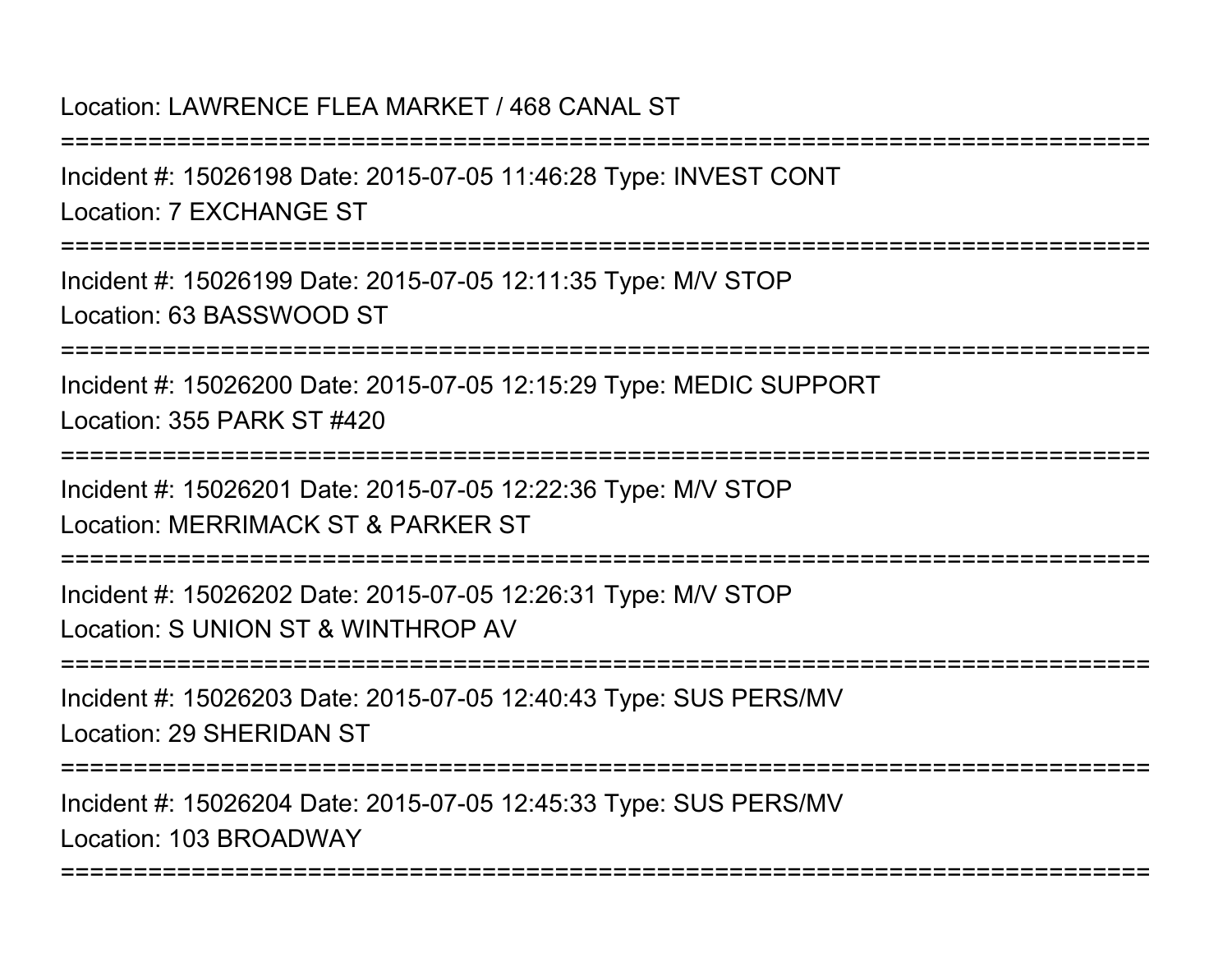Location: 75 BROOKFIFLD ST FL 2

===========================================================================Incident #: 15026206 Date: 2015-07-05 13:09:53 Type: M/V STOPLocation: GROVE ST & PROSPECT ST

===========================================================================

Incident #: 15026207 Date: 2015-07-05 13:11:50 Type: M/V STOPLocation: ESSEX ST & JACKSON ST

===========================================================================

Incident #: 15026208 Date: 2015-07-05 13:20:27 Type: STOL/MV/PASLocation: 75 BASSWOOD ST

===========================================================================

Incident #: 15026209 Date: 2015-07-05 13:22:19 Type: M/V STOPLocation: HAVERHILL ST & UNION ST

===========================================================================

Incident #: 15026210 Date: 2015-07-05 13:22:21 Type: LARCENY/PASTLocation: DUNKIN DONUTS / 63 S UNION ST

===========================================================================

Incident #: 15026211 Date: 2015-07-05 13:28:04 Type: ANIMAL COMPLLocation: 48 THORNDIKE ST

===========================================================================

===========================================================================

Incident #: 15026212 Date: 2015-07-05 13:34:10 Type: SUS PERS/MVLocation: 19 N PARISH RD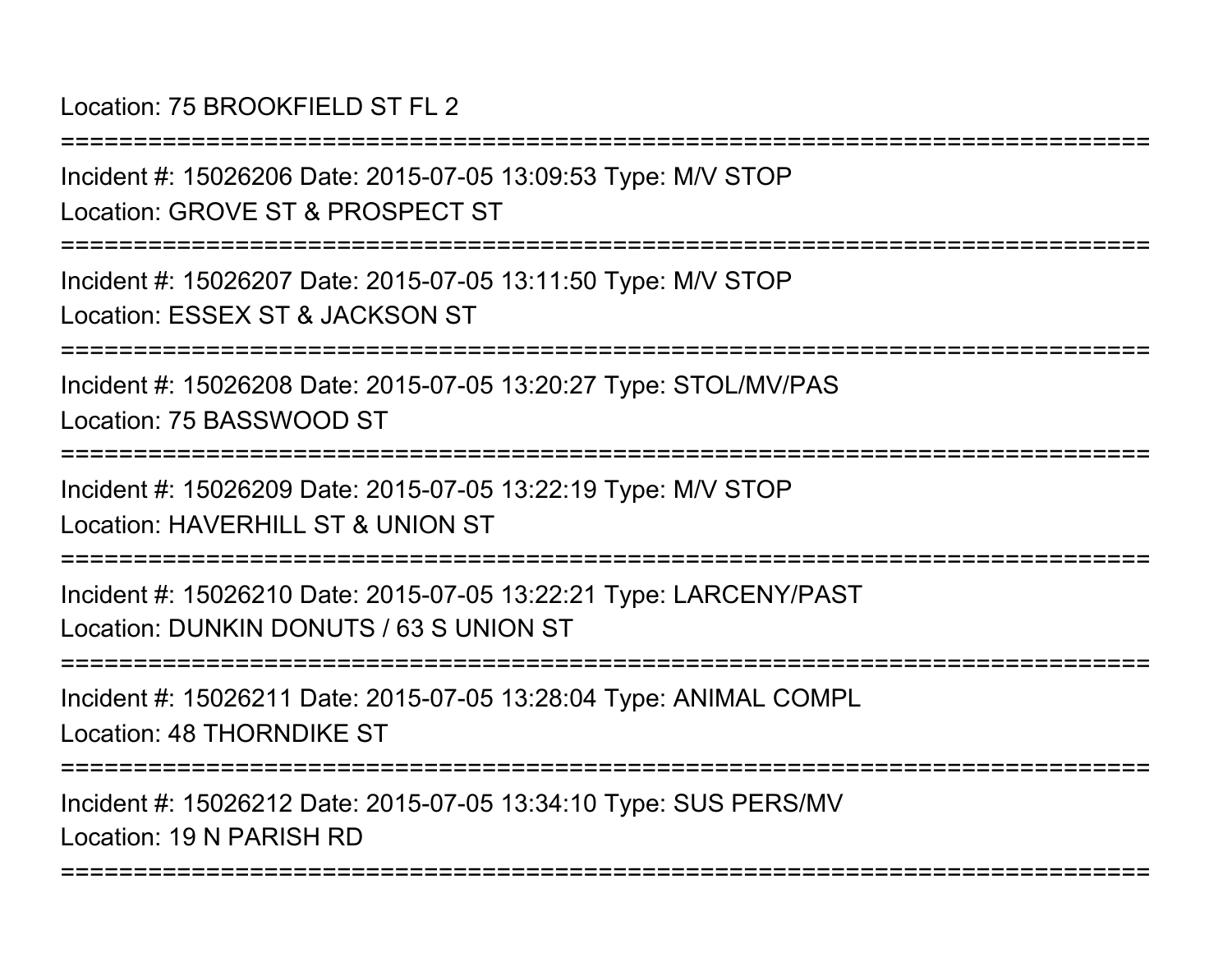Location: LPD / 90 LOWELL ST

Incident #: 15026214 Date: 2015-07-05 13:39:53 Type: ALARM/BURGLocation: 12 BEDFORD ST

===========================================================================

===========================================================================

Incident #: 15026216 Date: 2015-07-05 13:45:40 Type: DOMESTIC/PASTLocation: 152 OXFORD ST

===========================================================================

Incident #: 15026215 Date: 2015-07-05 13:45:48 Type: SUS PERS/MVLocation: 6 DUNSTABLE ST

===========================================================================

Incident #: 15026217 Date: 2015-07-05 14:03:01 Type: DISTURBANCELocation: AMESBURY ST & COMMON ST

===========================================================================

Incident #: 15026218 Date: 2015-07-05 14:08:48 Type: LARCENY/PASTLocation: EVERETT ST

===========================================================================

Incident #: 15026219 Date: 2015-07-05 14:11:44 Type: UNWANTEDGUESTLocation: 1 GENERAL ST

===========================================================================

===========================================================================

Incident #: 15026220 Date: 2015-07-05 14:24:25 Type: ALARM/BURGLocation: 9 BOYD ST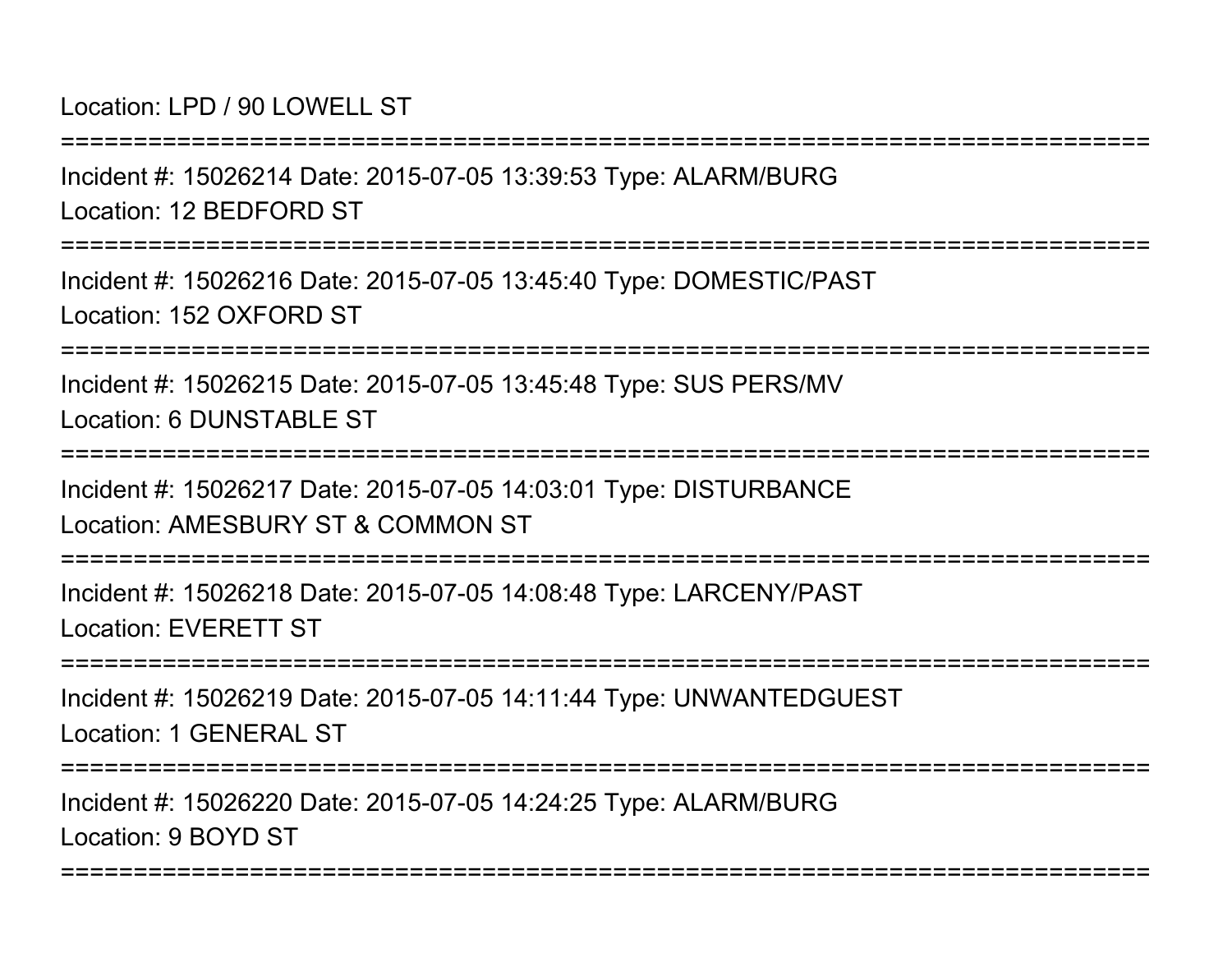Location: TARBOX SCHOOL / 59 ALDER ST

===========================================================================Incident #: 15026222 Date: 2015-07-05 14:46:13 Type: INVEST CONTLocation: 63 S UNION ST============== Incident #: 15026223 Date: 2015-07-05 14:50:23 Type: FIRELocation: 270 MERRIMACK ST===========================================================================Incident #: 15026224 Date: 2015-07-05 14:54:16 Type: KEEP PEACELocation: BROADWAY & METHUEN ST===========================================================================Incident #: 15026225 Date: 2015-07-05 15:01:34 Type: LOUD NOISELocation: 29 ALDER ST=================== Incident #: 15026226 Date: 2015-07-05 15:08:17 Type: AUTO ACC/NO PILocation: 20 THORNTON AV===========================================================================Incident #: 15026227 Date: 2015-07-05 15:10:51 Type: ALARM/BURGLocation: 26 ISLAND ST

===========================================================================

===========================================================================

Incident #: 15026228 Date: 2015-07-05 15:14:35 Type: DOMESTIC/PROGLocation: 277 WATER ST FL 3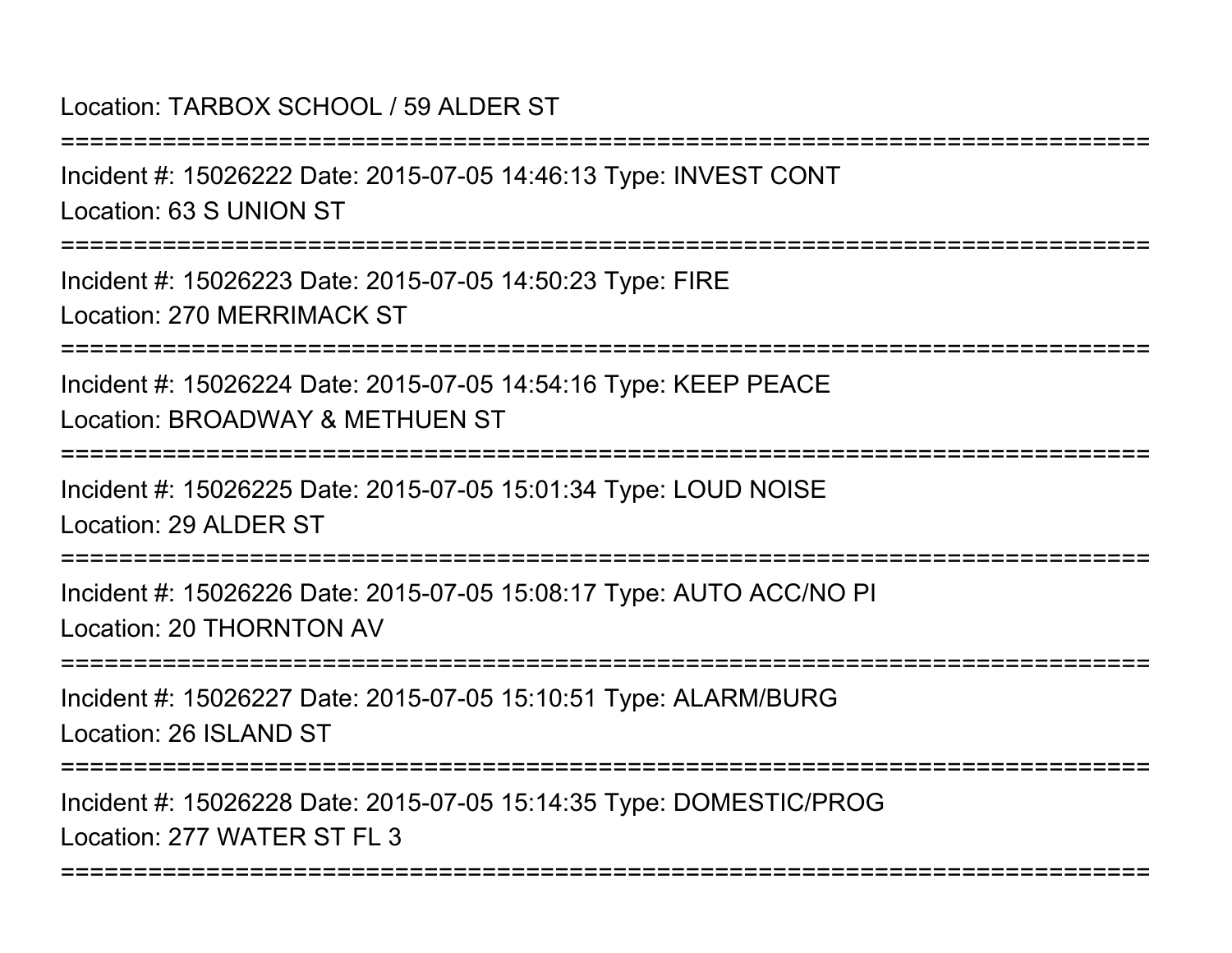Location: 620 HAVERHILL ST

Incident #: 15026230 Date: 2015-07-05 15:23:23 Type: MAN DOWNLocation: BENNINGTON ST & PARK ST

===========================================================================

===========================================================================

Incident #: 15026231 Date: 2015-07-05 15:44:05 Type: LOST PROPERTYLocation: 46 KNOX ST

===========================================================================

Incident #: 15026232 Date: 2015-07-05 16:03:57 Type: 911 HANG UPLocation: 10 STEVENS ST #2

===========================================================================

Incident #: 15026233 Date: 2015-07-05 16:34:36 Type: AUTO ACC/NO PILocation: 5 BRADFORD PL

====================

Incident #: 15026234 Date: 2015-07-05 16:51:22 Type: GEN OFFENCESLocation: HANCOCK ST & MELROSE TER

===========================================================================

Incident #: 15026235 Date: 2015-07-05 16:55:15 Type: NOISE ORDLocation: 121 BUNKERHILL ST

===========================================================================

===========================================================================

Incident #: 15026236 Date: 2015-07-05 17:20:53 Type: NOISE ORDLocation: 63 FERN ST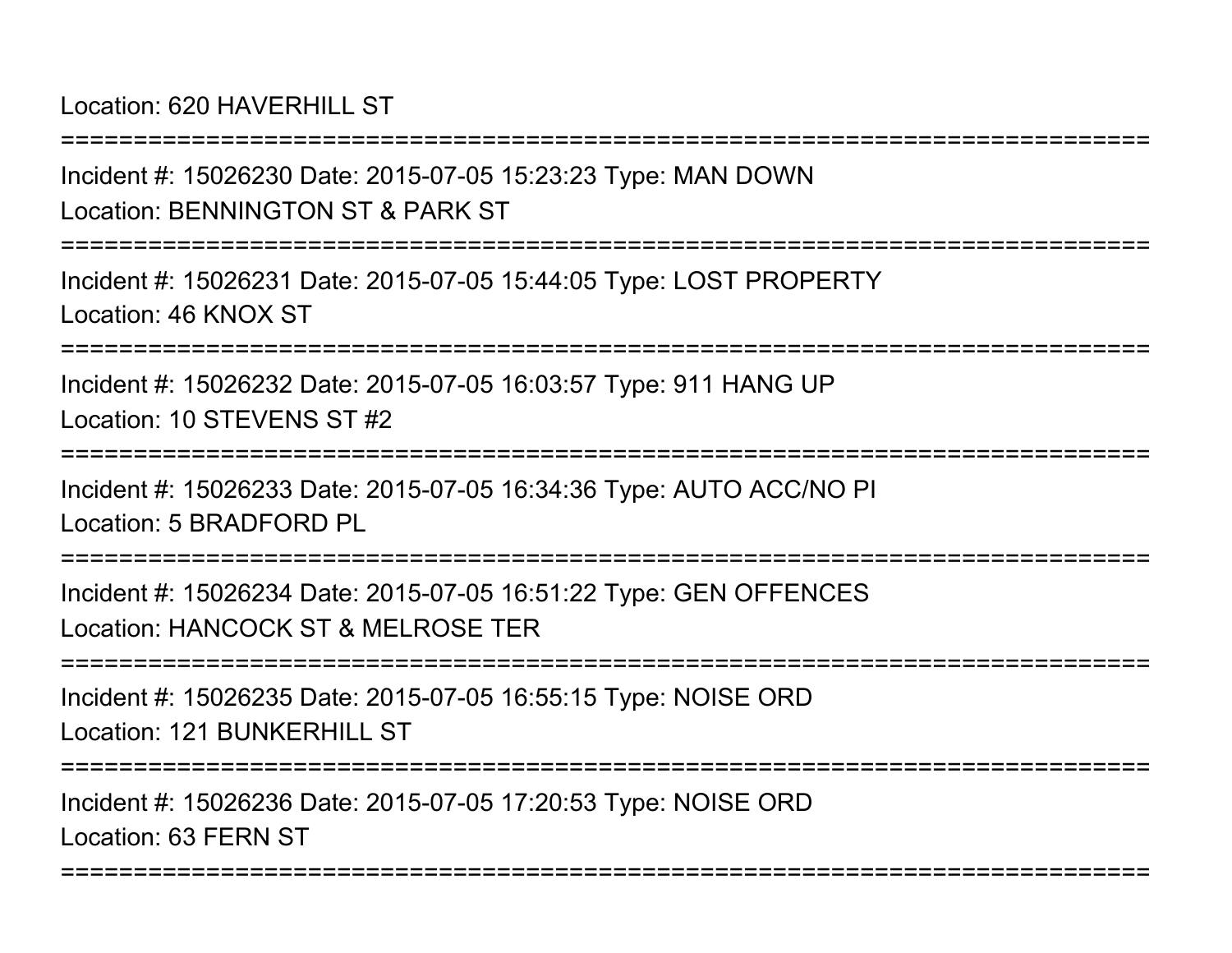Location: 375 HAVERHILL ST

===========================================================================Incident #: 15026238 Date: 2015-07-05 17:22:54 Type: COURT DOC SERVE

Location: 78 DORCHESTER ST

===========================================================================

Incident #: 15026239 Date: 2015-07-05 17:23:09 Type: NOISE ORDLocation: 29 SHERIDAN ST

===========================================================================

Incident #: 15026240 Date: 2015-07-05 17:24:14 Type: NOISE ORDLocation: 19 LAFAYETTE AV

===========================================================================

Incident #: 15026241 Date: 2015-07-05 17:28:59 Type: DISTURBANCELocation: 20 DAISY ST

===========================================================================

Incident #: 15026242 Date: 2015-07-05 17:30:54 Type: EXTRA SURVEILLocation: BOAT RAMP

**=============** 

Incident #: 15026243 Date: 2015-07-05 17:36:55 Type: WARRANT SERVELocation: MERRIMACK ST

===========================================================================

===========================================================================

Incident #: 15026244 Date: 2015-07-05 17:40:41 Type: TOW OF M/VLocation: 36 WINTER ST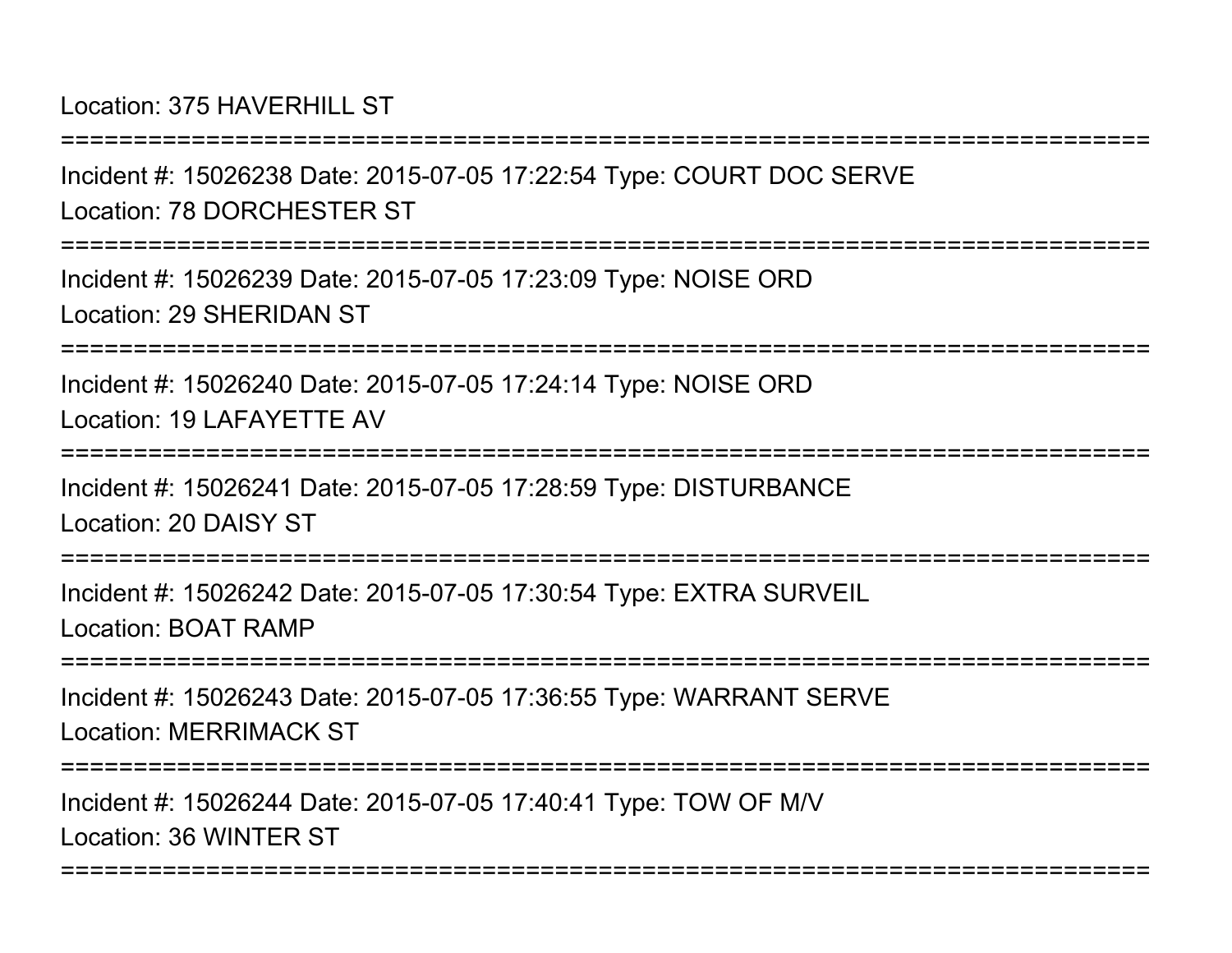Location: 7 DAISY ST

===========================================================================

Incident #: 15026246 Date: 2015-07-05 17:48:12 Type: M/V STOPLocation: COMMON ST & FRANKLIN ST

===========================================================================

Incident #: 15026247 Date: 2015-07-05 17:51:12 Type: COURT DOC SERVELocation: 248 BROADWAY #402

===========================================================================

Incident #: 15026248 Date: 2015-07-05 17:53:42 Type: ASSSIT OTHER PDLocation: 324 PROSPECT ST

===========================================================================

Incident #: 15026249 Date: 2015-07-05 18:06:59 Type: NOISE ORDLocation: 75 AMHERST ST

====================

Incident #: 15026250 Date: 2015-07-05 18:08:21 Type: ANIMAL COMPLLocation: 51 BOXFORD ST

===========================================================================

Incident #: 15026251 Date: 2015-07-05 18:08:55 Type: NOISE ORDLocation: 107 ARLINGTON ST

===========================================================================

===========================================================================

Incident #: 15026252 Date: 2015-07-05 18:14:12 Type: NOISE ORDLocation: 35 ALDER ST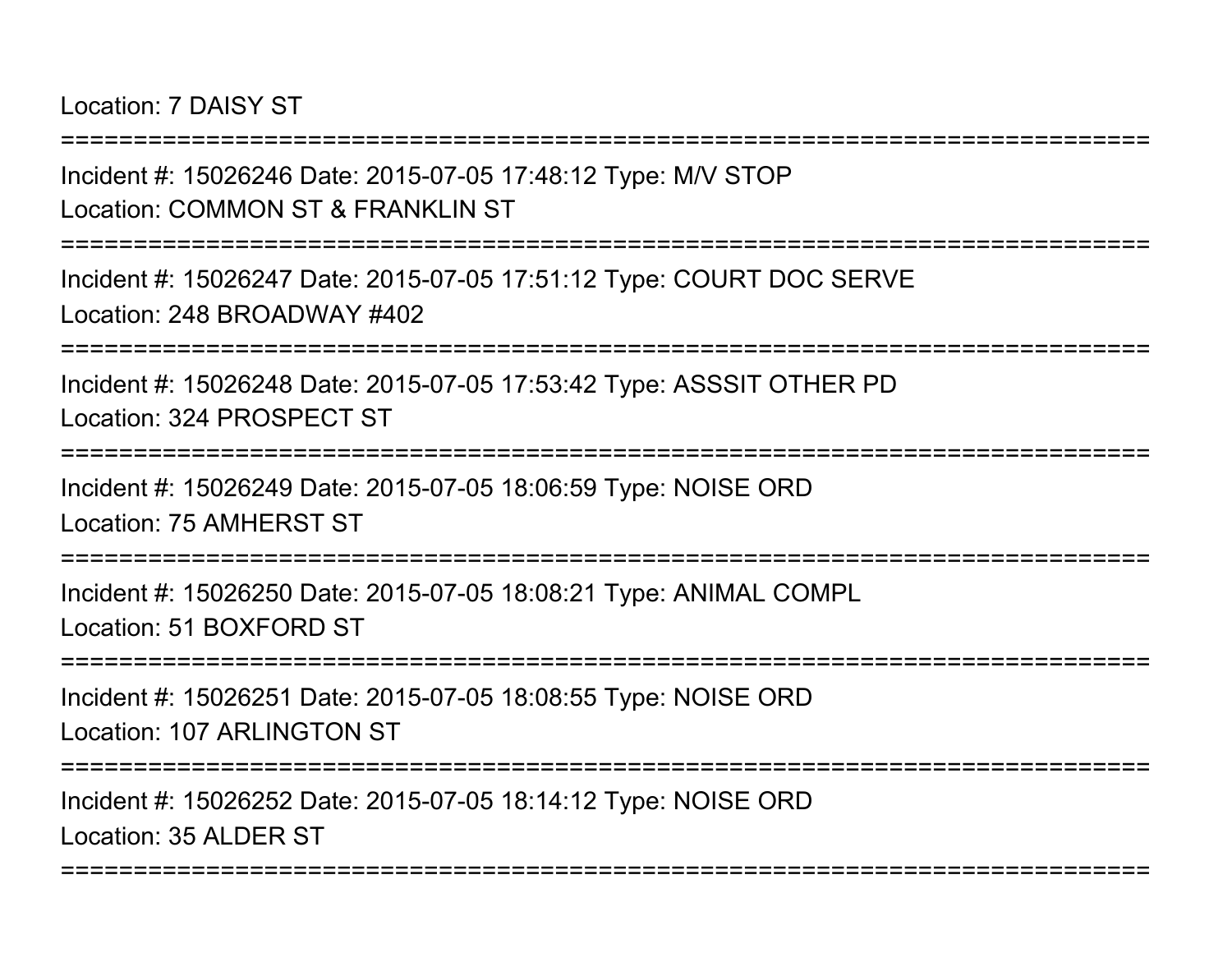# Location: BOAT RAMP / EVERETT ST

===========================================================================Incident #: 15026254 Date: 2015-07-05 18:28:56 Type: NOISE ORDLocation: 75 AMHERST ST===========================================================================Incident #: 15026255 Date: 2015-07-05 18:32:35 Type: FIRELocation: 32 WASHINGTON ST===========================================================================Incident #: 15026256 Date: 2015-07-05 18:43:30 Type: NOISE ORDLocation: BODWELL ST & PEARL ST ===========================================================================Incident #: 15026257 Date: 2015-07-05 18:45:31 Type: M/V STOPLocation: 1 TREMONT ST===========================================================================Incident #: 15026258 Date: 2015-07-05 18:47:05 Type: FIRE WORKSLocation: KENNETH ST & W KENNETH ST===========================================================================Incident #: 15026259 Date: 2015-07-05 18:50:10 Type: FIRE WORKSLocation: 18 LEEDS TER===========================================================================Incident #: 15026260 Date: 2015-07-05 19:01:03 Type: B&E/PAST

===========================================================================

Location: 35 RIDGEWOOD CIR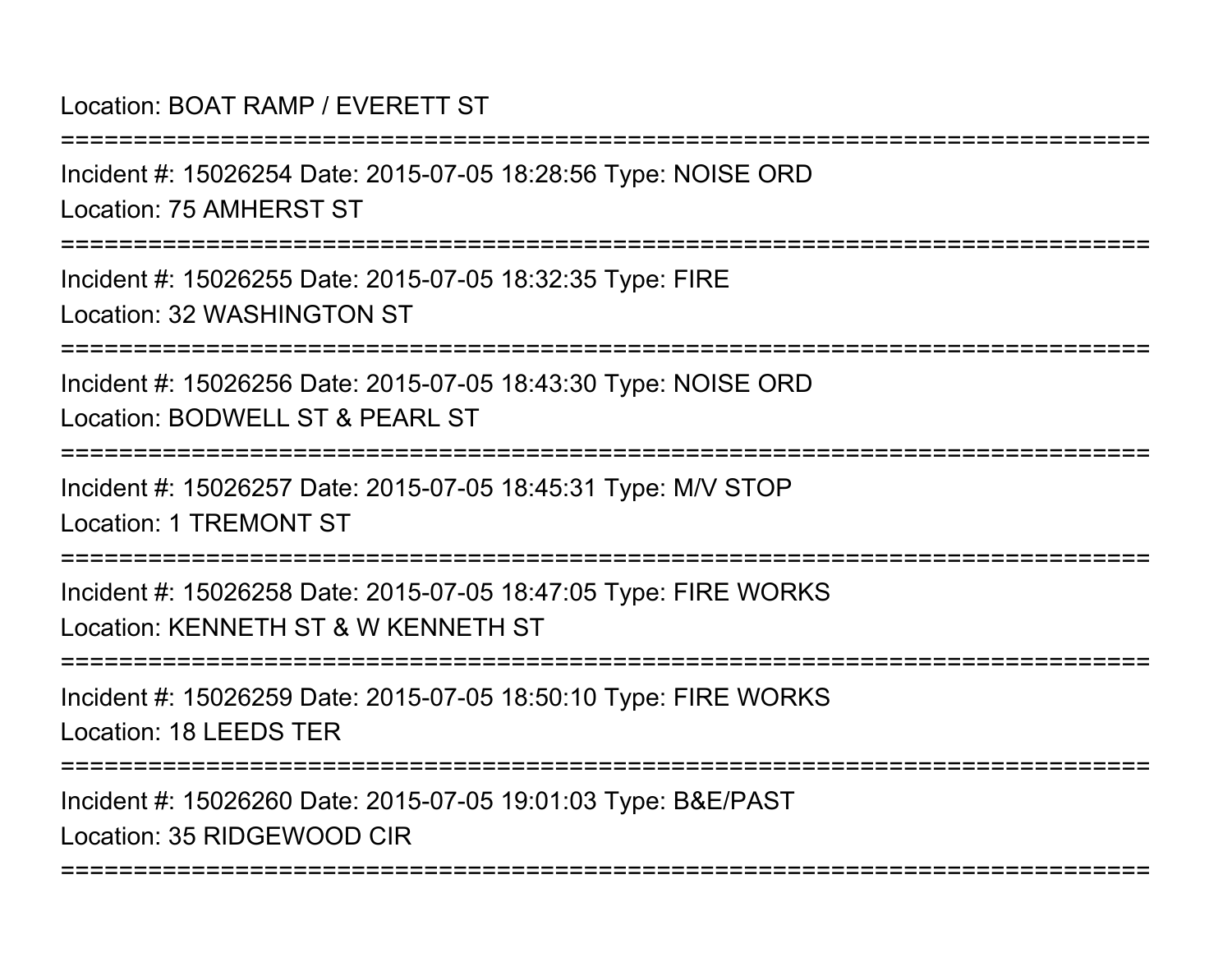# Location: COMMON ST & HAMPSHIRE ST

===========================================================================Incident #: 15026261 Date: 2015-07-05 19:08:31 Type: FIRE WORKSLocation: 85 CAMBRIDGE ST===========================================================================Incident #: 15026263 Date: 2015-07-05 19:36:03 Type: ALARM/BURG Location: SOUTH LAWRENCE EAST SCHOOL / 165 CRAWFORD ST===========================================================================Incident #: 15026264 Date: 2015-07-05 19:37:02 Type: NOISE ORDLocation: 158 MARGIN ST===========================================================================Incident #: 15026265 Date: 2015-07-05 19:56:48 Type: LOUD NOISELocation: 38 BROOK ST**===============** Incident #: 15026266 Date: 2015-07-05 20:13:13 Type: NOISE ORDLocation: PEARL AV & PEARL ST===========================================================================Incident #: 15026267 Date: 2015-07-05 20:16:37 Type: NEIGHBOR PROBLocation: 86 S BROADWAY #16 FL 1===========================================================================Incident #: 15026268 Date: 2015-07-05 20:18:19 Type: KEEP PEACELocation: BEACON AV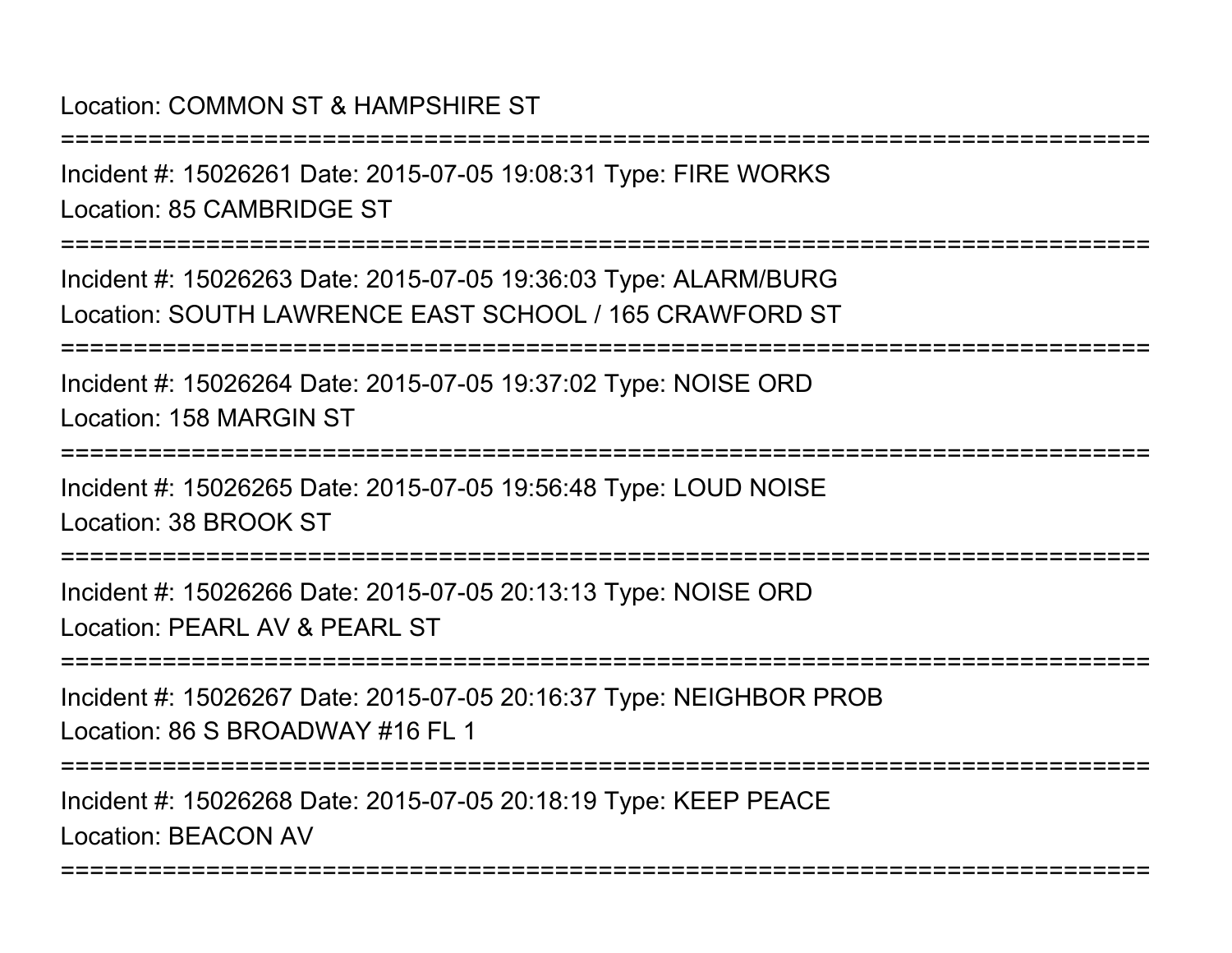#### Location: 63 AMES ST

Incident #: 15026270 Date: 2015-07-05 20:23:18 Type: VIO CITY ORDLocation: 1 BICKNELL TER

===========================================================================

===========================================================================

Incident #: 15026271 Date: 2015-07-05 20:32:54 Type: FIRE WORKSLocation: FARNHAM ST & FOSTER ST

===========================================================================

Incident #: 15026272 Date: 2015-07-05 20:35:00 Type: ALARM/BURGLocation: LAWRENCE PUMPS, INCORPORATED / 371 MARKET ST

```
===========================================================================
```
Incident #: 15026273 Date: 2015-07-05 20:41:20 Type: VIO CITY ORDLocation: 6 F HAVERHILL ST

===========================================================================

Incident #: 15026274 Date: 2015-07-05 20:50:44 Type: M/V STOPLocation: BICKNELL TER & RESERVOIR ST

===========================================================================

Incident #: 15026275 Date: 2015-07-05 20:57:28 Type: FIRE WORKSLocation: EVERETT ST & SALEM ST

===========================================================================

===========================================================================

Incident #: 15026277 Date: 2015-07-05 21:06:47 Type: FIRE WORKSLocation: SARATOGA ST & SUNSET AV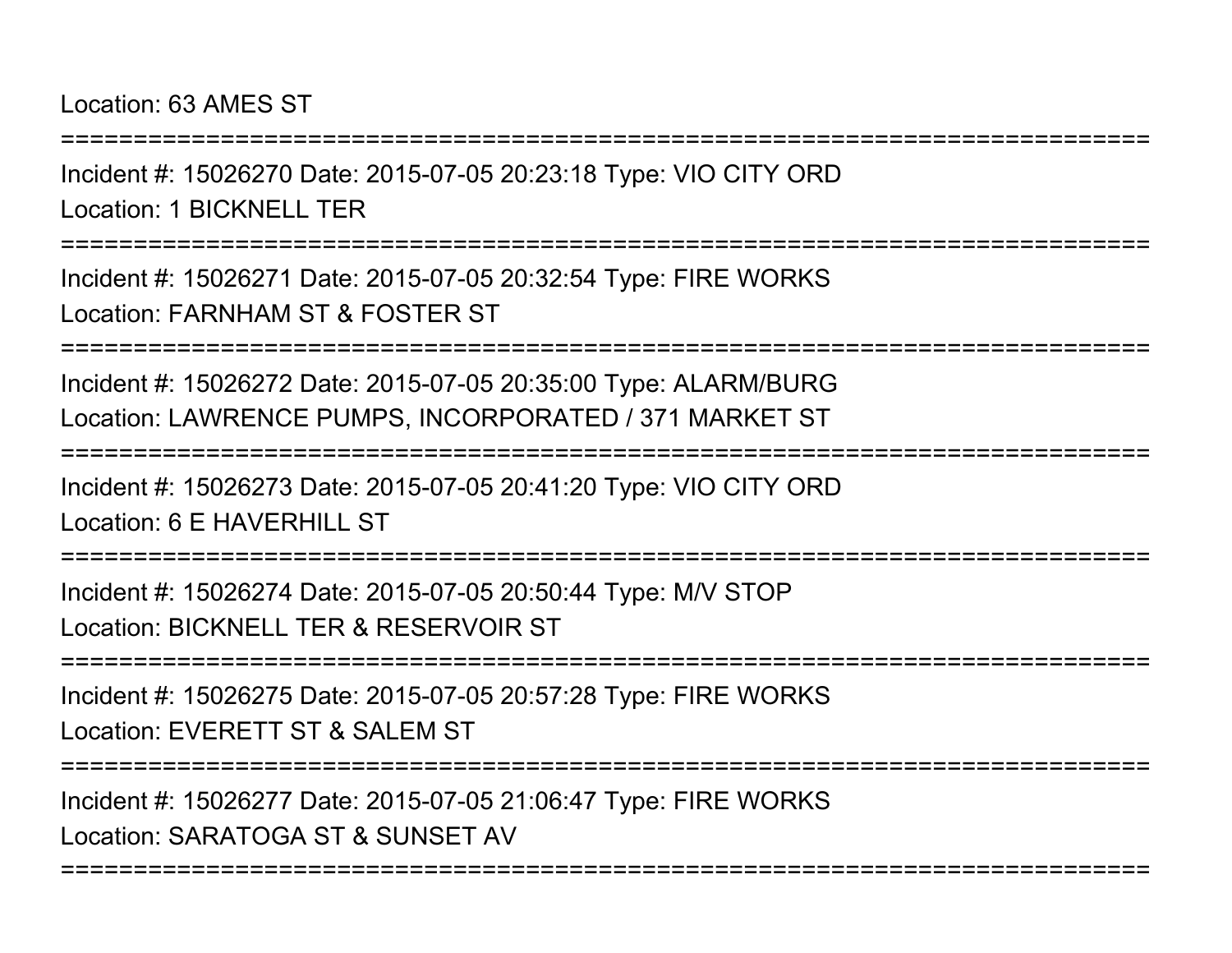#### Location: 63 AMES ST

Incident #: 15026278 Date: 2015-07-05 21:07:55 Type: NOISE ORDLocation: 2 AMES ST

===========================================================================

===========================================================================

Incident #: 15026279 Date: 2015-07-05 21:08:19 Type: FIRE WORKSLocation: 68 PHILLIPS ST

===========================================================================

Incident #: 15026280 Date: 2015-07-05 21:10:00 Type: NOISE ORDLocation: ALBION ST & AVON ST

===========================================================================

Incident #: 15026281 Date: 2015-07-05 21:20:38 Type: THREATSLocation: 30 ROBINSON CT FL 1

===========================================================================

Incident #: 15026282 Date: 2015-07-05 21:23:34 Type: DOMESTIC/PROGLocation: 42 WARREN ST FL 2

===========================================================================

Incident #: 15026283 Date: 2015-07-05 21:28:14 Type: FIRE WORKSLocation: AVON & SAUNDERS

===========================================================================

===========================================================================

Incident #: 15026284 Date: 2015-07-05 21:28:31 Type: NOISE ORDLocation: 2 INMAN ST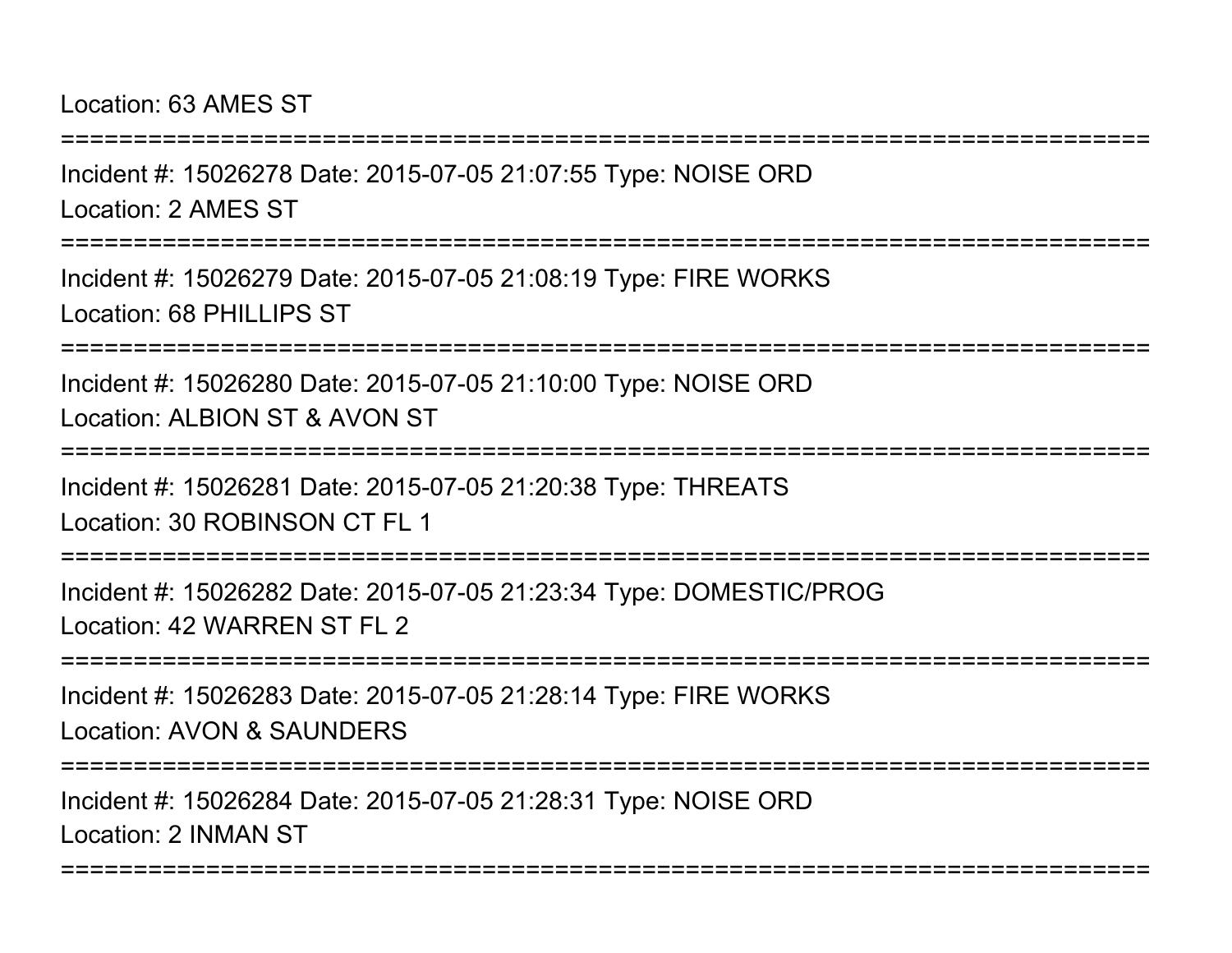# Location: E HAVERHILL ST & NEWBURY ST

Incident #: 15026286 Date: 2015-07-05 21:31:08 Type: FIRE WORKSLocation: ABBOTT ST & PHILLIPS ST

===========================================================================

===========================================================================

Incident #: 15026287 Date: 2015-07-05 21:35:43 Type: FIRE WORKSLocation: AMHERST ST

===========================================================================

Incident #: 15026289 Date: 2015-07-05 21:39:29 Type: FIRE WORKSLocation: BROOK ST

===========================================================================

Incident #: 15026288 Date: 2015-07-05 21:39:39 Type: NOISE ORDLocation: BASSWOOD ST & JUNIPER ST

===========================================================================

Incident #: 15026291 Date: 2015-07-05 21:42:20 Type: FIRE WORKSLocation: AMES ST & BYRON AV

===========================================================================

Incident #: 15026293 Date: 2015-07-05 21:42:44 Type: FIRE WORKSLocation: 5 HAVERHILL ST

===========================================================================

===========================================================================

Incident #: 15026290 Date: 2015-07-05 21:43:17 Type: M/V STOPLocation: HAVERHILL ST & NEWBURY ST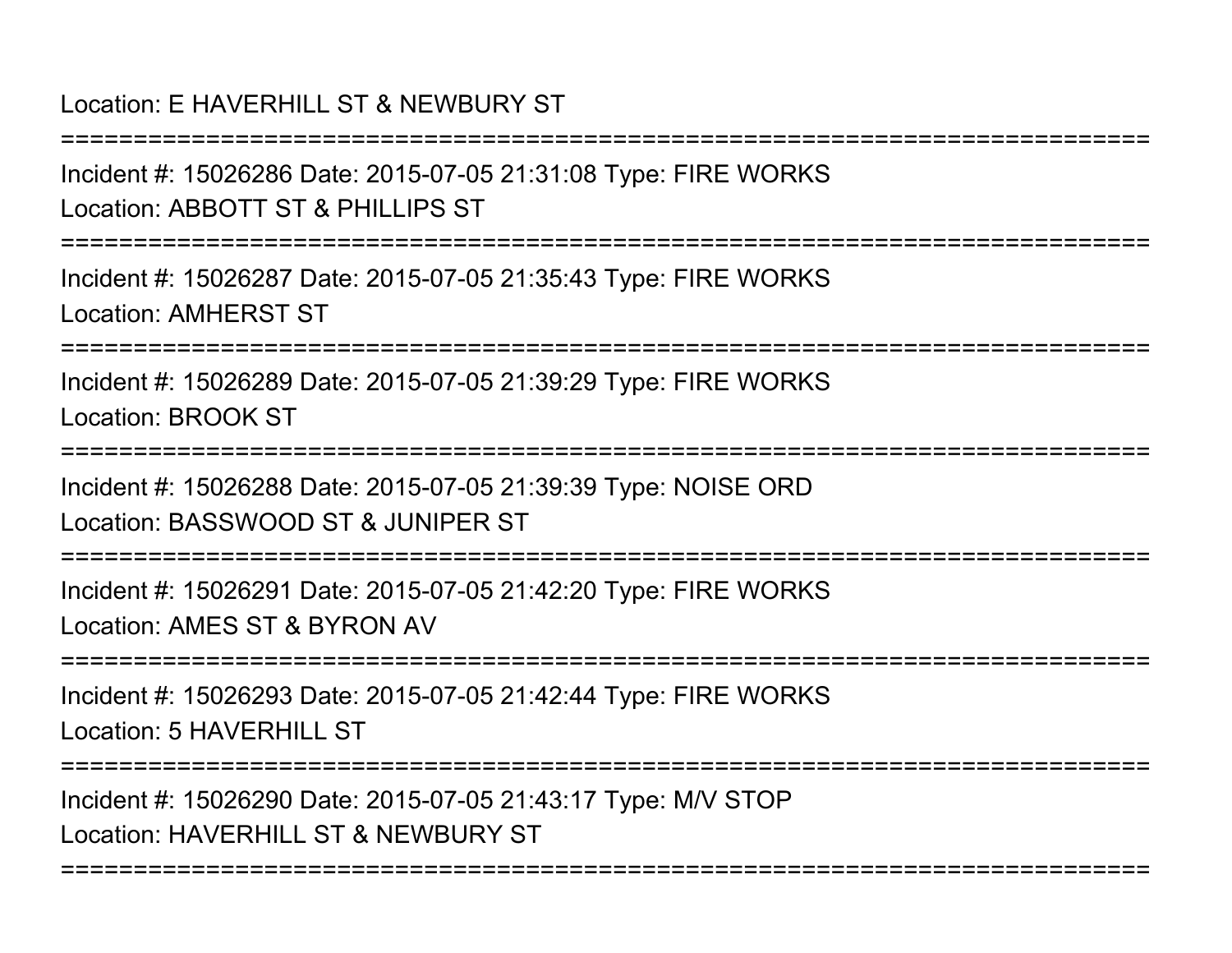Location: SHAWSHEEN RD

Incident #: 15026294 Date: 2015-07-05 21:58:05 Type: NOISE ORDLocation: 10 WOODLAND ST

===========================================================================

===========================================================================

Incident #: 15026295 Date: 2015-07-05 21:59:45 Type: M/V STOPLocation: 420 ESSEX ST

===========================================================================

Incident #: 15026296 Date: 2015-07-05 22:01:16 Type: TRESPASSINGLocation: HIGGINS STATE POOL / 180 CRAWFORD ST

===========================================================================

Incident #: 15026297 Date: 2015-07-05 22:02:25 Type: FIRE WORKSLocation: 84 FARLEY ST

===========================================================================

Incident #: 15026298 Date: 2015-07-05 22:04:37 Type: M/V STOPLocation: 1 CANAL ST

===========================================================================

Incident #: 15026299 Date: 2015-07-05 22:05:52 Type: FIRE WORKSLocation: CLIFTON ST & GROTON ST

===========================================================================

===========================================================================

Incident #: 15026300 Date: 2015-07-05 22:05:57 Type: LOST PROPERTYLocation: 249 FARNHAM ST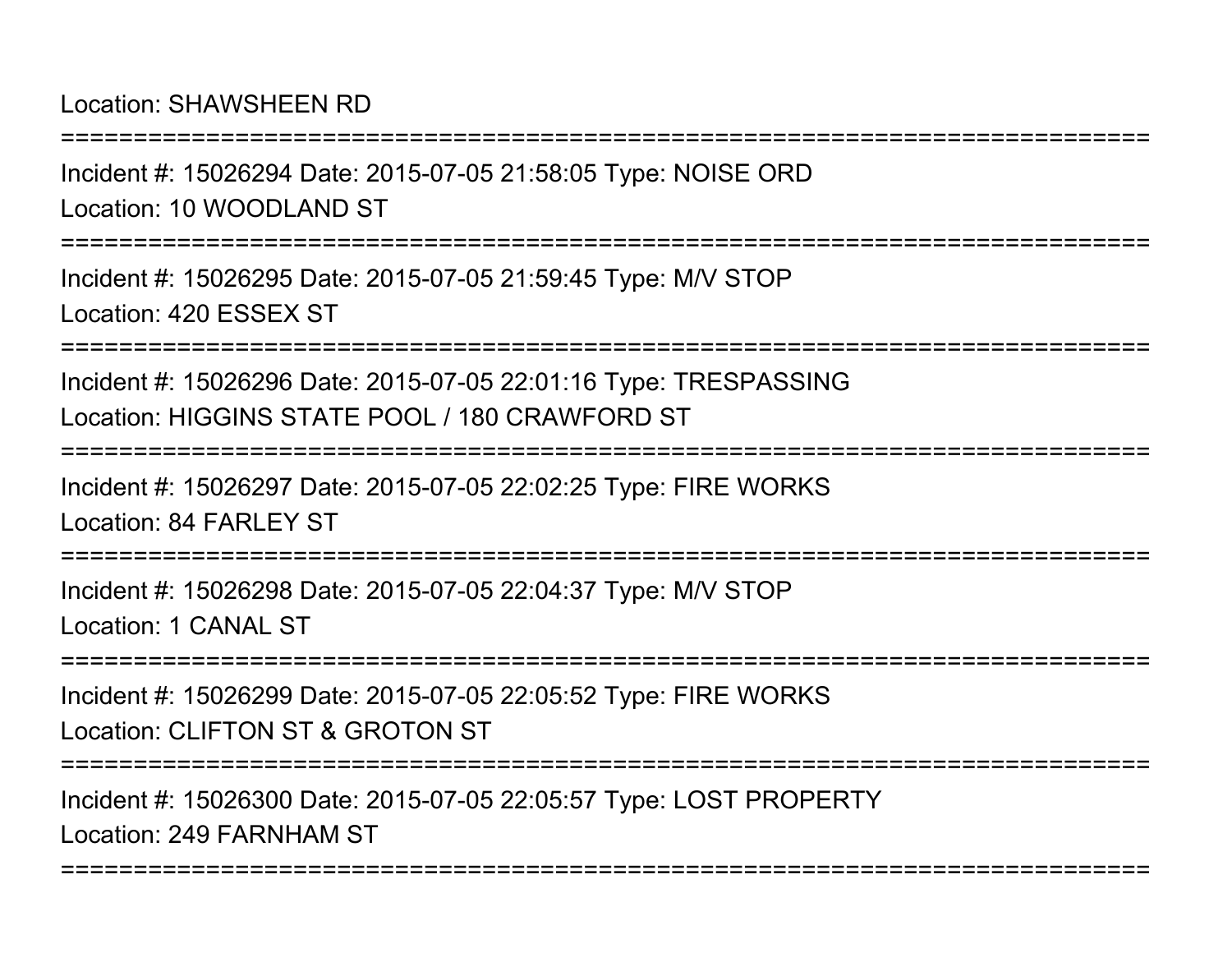### Location: BRADFORD ST & BROADWAY

Incident #: 15026303 Date: 2015-07-05 22:12:15 Type: FIRE WORKSLocation: 104 FARNHAM ST FL 1

===========================================================================

===========================================================================

Incident #: 15026302 Date: 2015-07-05 22:12:20 Type: DISTURBANCELocation: 112 FARNHAM ST

===========================================================================

Incident #: 15026304 Date: 2015-07-05 22:13:29 Type: FIRE WORKSLocation: LOWELL ST & W LOWELL ST

===========================================================================

Incident #: 15026305 Date: 2015-07-05 22:14:46 Type: AUTO ACC/NO PILocation: FRANKLIN ST & HAVERHILL ST

===========================================================================

Incident #: 15026306 Date: 2015-07-05 22:15:19 Type: FIRE WORKSLocation: 84 FARLEY ST

===========================================================================

Incident #: 15026307 Date: 2015-07-05 22:18:53 Type: DISORDERLYLocation: JORDAN ST & WATER ST

===========================================================================

===========================================================================

Incident #: 15026308 Date: 2015-07-05 22:20:22 Type: FIRE WORKSLocation: 167 BUTLER ST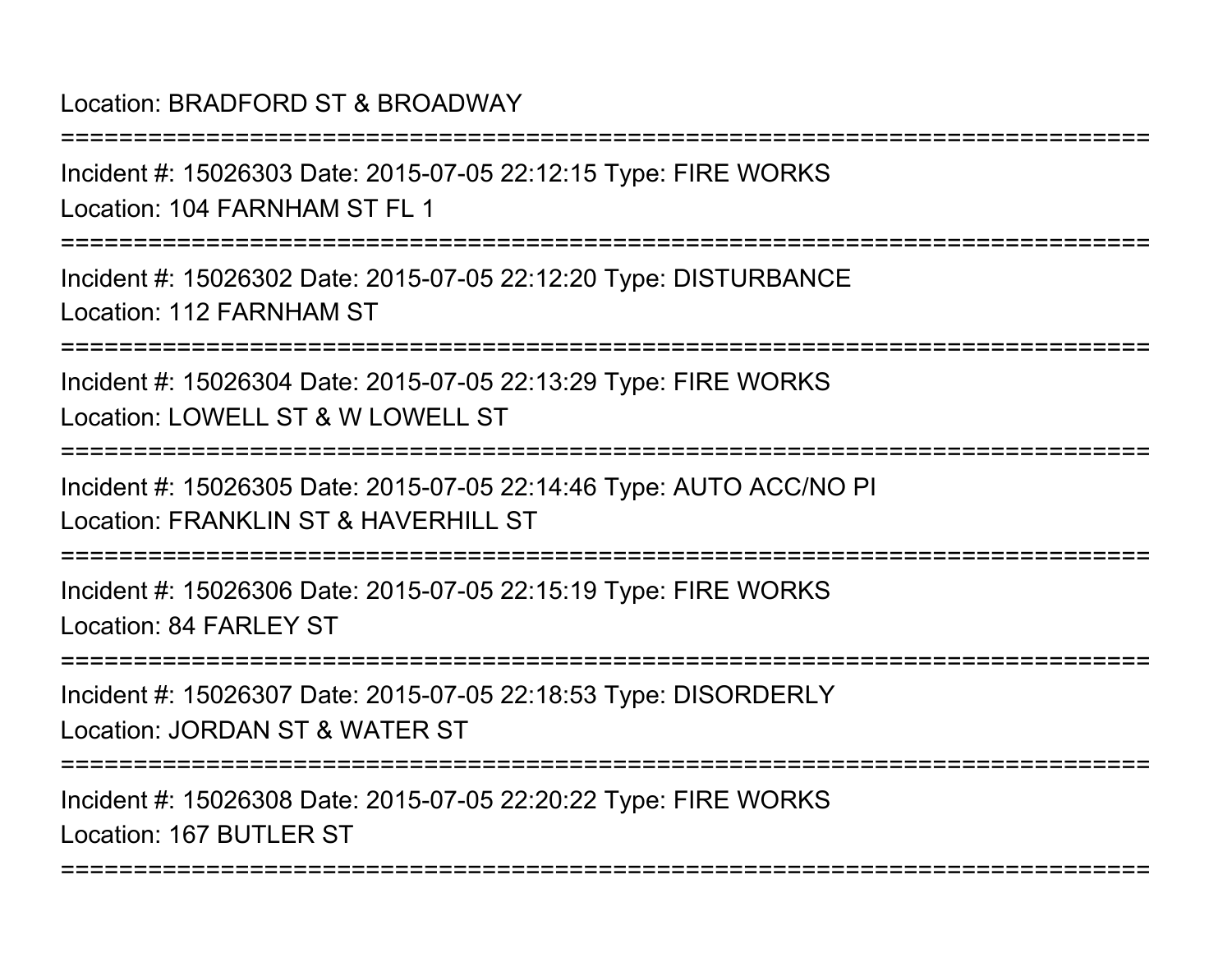#### Location: GENESEE ST & MADISON ST

Incident #: 15026310 Date: 2015-07-05 22:33:56 Type: FIRE WORKSLocation: 61 ABBOTT ST

===========================================================================

===========================================================================

Incident #: 15026311 Date: 2015-07-05 22:35:07 Type: FIRE WORKSLocation: 10 ROYAL ST

===========================================================================

Incident #: 15026312 Date: 2015-07-05 22:37:32 Type: VIO CITY ORDLocation: 524 HAVERHILL ST

===========================================================================

Incident #: 15026313 Date: 2015-07-05 22:41:02 Type: NOISE ORDLocation: 258 BAILEY ST

===========================================================================

Incident #: 15026314 Date: 2015-07-05 22:42:08 Type: FIRE WORKSLocation: BLASER CT

===========================================================================

Incident #: 15026315 Date: 2015-07-05 22:43:40 Type: MAN DOWNLocation: 40 LAWRENCE ST

===========================================================================

===========================================================================

Incident #: 15026316 Date: 2015-07-05 22:43:55 Type: FIRE WORKSLocation: FERRY ST & MARSTON ST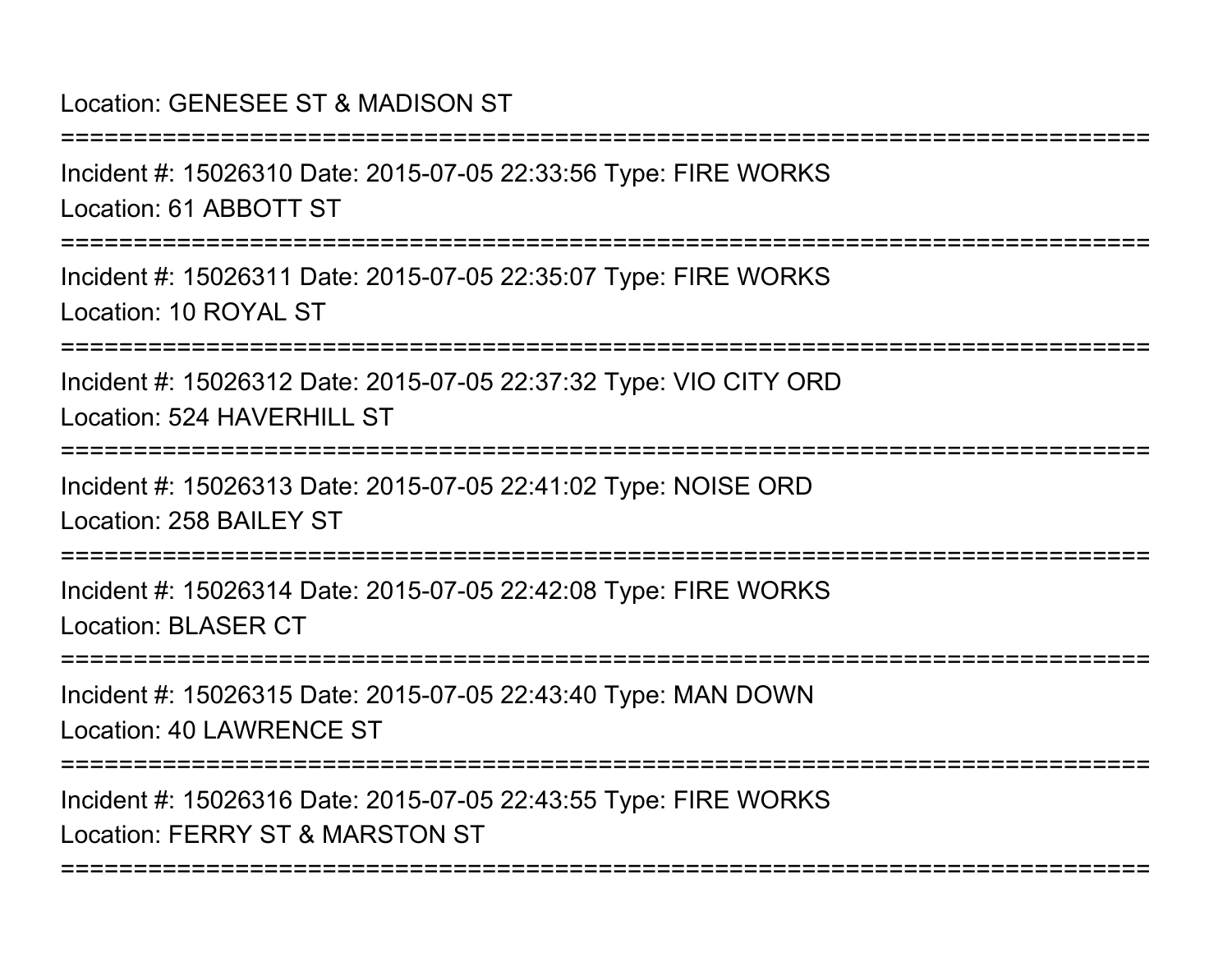Incident #: 15026318 Date: 2015-07-05 22:46:03 Type: NOISE ORDLocation: 241 BAILEY ST

===========================================================================

===========================================================================

Incident #: 15026321 Date: 2015-07-05 22:54:15 Type: MISSING PERSLocation: 198 BRUCE ST #6 FL 2

===========================================================================

Incident #: 15026319 Date: 2015-07-05 22:54:33 Type: FIRE WORKSLocation: GREENFIELD ST & SHAWSHEEN RD

===========================================================================

Incident #: 15026320 Date: 2015-07-05 22:55:33 Type: M/V STOP

Location: NEWTON ST & SALEM ST

===========================================================================

Incident #: 15026322 Date: 2015-07-05 23:01:44 Type: DOMESTIC/PROGLocation: 35 PHILLIPS ST FL 1

====================

Incident #: 15026323 Date: 2015-07-05 23:02:24 Type: COUNTERFEITLocation: HAFFNERS GAS STATION / 194 S BROADWAY

===========================================================================

Incident #: 15026324 Date: 2015-07-05 23:12:32 Type: FIRE WORKSLocation: 630 LOWELL ST